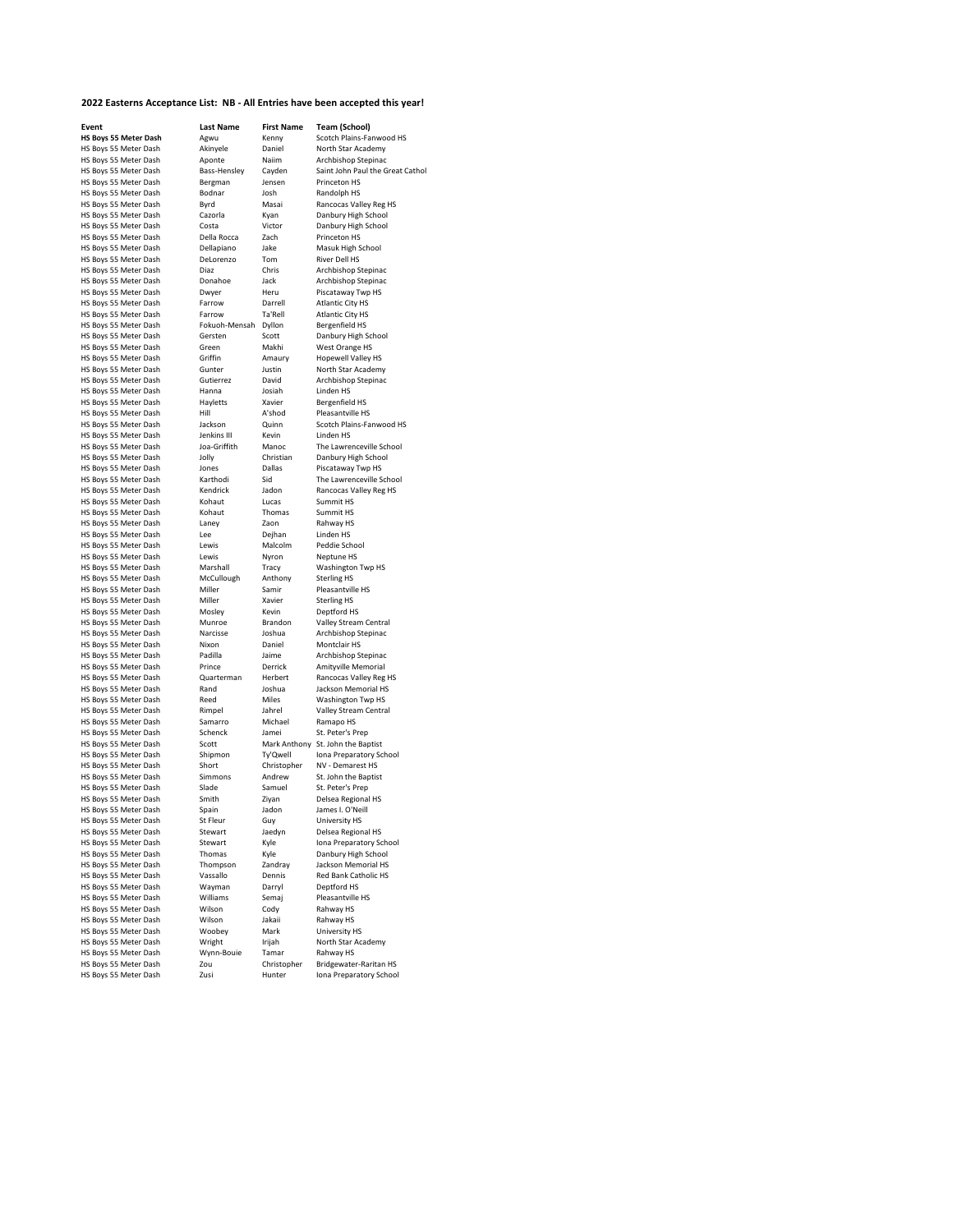HS Girls 55 Meter Dash Aska Taylor<br>HS Girls 55 Meter Dash Aska Taylor<br>HS Girls 55 Meter Dash Austin Adrienne HS Girls 55 Meter Dash Batts Cryst<br>HS Girls 55 Meter Dash Bennett Belle HS Girls 55 Meter Dash Brown Apple<br>
HS Girls 55 Meter Dash Brown Briyel HS Girls 55 Meter Dash Burdett Kailey<br>
HS Girls 55 Meter Dash Burke Bianca HS Girls 55 Meter Dash Ciaravino Ciaravino Giavann<br>HS Girls 55 Meter Dash Ciaravino Giavann<br>HS Girls 55 Meter Dash Cledera Crysttal HS Girls 55 Meter Dash Diawara Fatumat<br>HS Girls 55 Meter Dash Dickson Florence HS Girls 55 Meter Dash Evans Saniyal<br>HS Girls 55 Meter Dash Fay Kaitlyn HS Girls 55 Meter Dash<br>HS Girls 55 Meter Dash HS Girls 55 Meter Dash Garcia-Beltran Lucia<br>
HS Girls 55 Meter Dash George Fnobong HS Girls 55 Meter Dash Gono Sophie Princeton Sophies Sophies Sophie Prince Sophie Prince Sophie Prince Prince<br>HS Girls 55 Meter Dash Guan HS Girls 55 Meter Dash Hicks Jaime<br>HS Girls 55 Meter Dash Hill Emily HS Girls 55 Meter Dash Jackson Ariyana Randolph HS HS Girls 55 Meter Dash Kannenberg Siena<br>HS Girls 55 Meter Dash Kelly Keira HS Girls 55 Meter Dash Malave Lia<br>HS Girls 55 Meter Dash Mangili Gianna HS Girls 55 Meter Dash medley kenicia<br>HS Girls 55 Meter Dash Merklinger Riley HS Girls 55 Meter Dash Motroni Sophi<br>HS Girls 55 Meter Dash Moxey Olivia HS Girls 55 Meter Dash Newborn Paris<br>HS Girls 55 Meter Dash Nickelsen Olivia HS Girls 55 Meter Dash Nwachuku Christ<br>IS Girls 55 Meter Dash Nwosu Juline HS Girls 55 Meter Dash Palmadessa Samantha Manhasset HS Girls 55 Meter Dash Rawles Tamara<br>
HS Girls 55 Meter Dash Richards Franchesca HS Girls 55 Meter Dash Ryan Juliette Publication Area<br>HS Girls 55 Meter Dash Sams Janisa HS Girls 55 Meter Dash Smith Alann<br>HS Girls 55 Meter Dash Smith Dlivia HS Girls 55 Meter Dash HS Girls 55 Meter Dash Trail Reyana<br>HS Girls 55 Meter Dash Valente Marietta

**HS Girls 55 Meter Dash** Addison Kiabi North Star Academy<br> **HS Girls 55 Meter Dash Anzaldo** Izzie Ramano HS HS Girls 55 Meter Dash Anzaldo Izzie Ramapo HS<br>
HS Girls 55 Meter Dash Aska Taylor West Orange HS HS Girls 55 Meter Dash Borst Keira Summit HS Erown Briyel Winslow Township HS<br>Brown Brown Brown Brown Brown HS Girls 55 Meter Dash Brown Jasmine Danbury High S<br>HS Girls 55 Meter Dash Buquicchio Kelly Pascack Hills HS HS Girls 55 Meter Dash Buquicchio Kelly Pascack Hills HS HS Girls 55 Meter Dash Burke Mackenzie Bergen County Tech<br>HS Girls 55 Meter Dash Burke Shea Pt. Pleasant Boro HS HS Girls 55 Meter Dash Burke Shea Pt. Pleasant Boro HS Girls 55 Meter Dash Celli Francesca Pascack Hills HS HS Girls 55 Meter Dash Celli Francesca Pascack Hills HS<br>HS Girls 55 Meter Dash Chen Emily Bergen County Tech HS Girls 55 Meter Dash Chen Emily Bergen County<br>
HS Girls 55 Meter Dash Ciaravino Giavanna Saint Anthony's Cledera Crysttal Danbury High School<br>Clement Dominique Deptford HS HS Girls 55 Meter Dash Clement Dominique Deptford HS HS Girls 55 Meter Dash Codella Alessia Peddie School<br>HS Girls 55 Meter Dash Coleman Nadya West Orange HS HS Girls 55 Meter Dash Coleman Nadya West Orange HS<br>
HS Girls 55 Meter Dash Connolly Shannon Pascack Valley HS HS Girls 55 Meter Dash Connolly Shannon Pascack Valley HS<br>
HS Girls 55 Meter Dash Crumpler Heaven North Star Academy HS Girls 55 Meter Dash Crumpler Heaven North Star Acad<br>
HS Girls 55 Meter Dash Daley Camryn Saint Anthony's HS Girls 55 Meter Dash Daley Camryn Saint Anthon<br>
HS Girls 55 Meter Dash Diawara Fatumata Bayonne HS HS Girls 55 Meter Dash Dickson Florence Danbury High School HS Girls 55 Meter Dash Drakeford Brooke'Lyn Piscataway Twp HS HS Girls 55 Meter Dash Dunbar Antonia Neptune HS<br>HS Girls 55 Meter Dash Evans Saniyah Rahway HS Fay Kaitlyn Greenwich High School<br>Fitznatrick Imani Nentune HS HS Girls 55 Meter Dash Fitzpatrick Imani Neptune HS<br>
HS Girls 55 Meter Dash Fortuna Emma Toms River North HS HS Girls 55 Meter Dash Fortuna Emma Toms River North HS HS Girls 55 Meter Dash Fulton Ashley Elmont Memorial Ashley Elmont Memorial Ashley Elmont Memorial Ashley Elmont Memorial Ashley Elmont Memorial Ashley Elmont Memorial Ashley Elmont Memorial Ashley Elmont Memorial Ashley E George Enobong Piscataway Twp HS<br>Gono Sophie Princeton HS HS Girls 55 Meter Dash Haywood Ariel North Star Academy<br>HS Girls 55 Meter Dash Hicks Jaime Red Bank Catholic HS Hill Emily Delsea Regional HS<br>Jackson Ariyana Randolph HS HS Girls 55 Meter Dash James Jaia Winslow Township HS<br>HS Girls 55 Meter Dash Jean Morgan Piscataway Twp HS HS Girls 55 Meter Dash Johnson Kaia North Star A<br>HS Girls 55 Meter Dash Kannenberg Siena Mahwah HS HS Girls 55 Meter Dash Lawson Kiya Montclair HS<br>HS Girls 55 Meter Dash Levine Morgan River Dell HS HS Girls 55 Meter Dash Levine Morgan River Dell H<br>HS Girls 55 Meter Dash MacPherson Madeline Summit HS HS Girls 55 Meter Dash MacPherson Madeline Summit HS HS Girls 55 Meter Dash Matter McKenzie Summit HS<br>
HS Girls 55 Meter Dash medley kenicia East Orange Campus HS Girls 55 Meter Dash Monroe Katherine Princeton HS HS Girls 55 Meter Dash Motroni Emma Manhasset HS Girls 55 Meter Dash Moxey Olivia New Rochelle<br>HS Girls 55 Meter Dash Newborn Paris Elizabeth HS Nickelsen Olivia Toms River North HS<br>Nwachuku Christiana Kent Place School Nwosu Juline Delsea Regional HS<br>Palmadessa Samantha Manhasset HS Girls 55 Meter Dash Patterson Nicole Blair Academy<br>
HS Girls 55 Meter Dash Piron Olivia Summit HS HS Girls 55 Meter Dash Piron Divia Summit HS<br>HS Girls 55 Meter Dash Puryear-Watts Airyanna Neptune HS HS Girls 55 Meter Dash Puryear-Watts Airyanna Neptune HS<br>HS Girls 55 Meter Dash Rawles Tamara Piscataway Two HS HS Girls 55 Meter Dash Robinson Kya Winslow Township H<br>HS Girls 55 Meter Dash Ryan Annabella Pt. Pleasant Boro HS HS Girls 55 Meter Dash Ryan Annabella Pt. Pleasant Boro HS Ayan Albert 1999<br>Sams Lanisa North Star Academy<br>Shamsiyat North Star Academy HS Girls 55 Meter Dash Shehu Shamsiyat North Star Acade<br>HS Girls 55 Meter Dash Simmons Atiyya West Orange HS HS Girls 55 Meter Dash Simmons Atiyya West Orange HS<br>
HS Girls 55 Meter Dash Smith Alanna Danbury High School HS Girls 55 Meter Dash Spencer Alysia Ridgewood HS (North Science)<br>HS Girls 55 Meter Dash Staib Stail Brika Danbury High Schoo HS Girls 55 Meter Dash Taylor Harley Mahwah HS<br>HS Girls 55 Meter Dash Taylor Petra Blair Academy HS Girls 55 Meter Dash Taylor Petra Blair Academ<br>
HS Girls 55 Meter Dash Trail Reyana Elizabeth HS HS Girls 55 Meter Dash Williamson Kendall Princeton HS

HS Girls 55 Meter Dash Austin Adrienne Rancocas Valley Reg HS Bailey Laila Rancocas Valley Reg HS<br>Batts Crystal Elizabeth HS **Hennett** Belle Northern Highlands Reg. HS<br>
Rorst Keira Summit HS Burke Bianca Bridgewater-Raritan HS<br>Burke Bergen County Tech Garcia Mennedy Rancocas Valley Reg HS<br>Garcia-Beltran Lucia Hopewell Valley HS HS Girls 55 Meter Dash Guan Jess Bridgewater-Raritan HS HS Girls 55 Meter Dash Jackson Julia Scotch Plains-Fanwood HS<br>HS Girls 55 Meter Dash James Jaia Winslow Township HS Piscataway Twp HS<br>North Star Academy HS Girls 55 Meter Dash Kelly Keira Scotch Plains-Fanwood HS<br>HS Girls 55 Meter Dash Kennedy Grace Scotch Plains-Fanwood HS Scotch Plains-Fanwood HS<br>Montclair HS HS Girls 55 Meter Dash Mangili Gianna Mount Saint Dominic Academy<br>HS Girls 55 Meter Dash Marshall Jya Rancocas Valley Reg HS Marshall Jya Rancocas Valley Reg HS<br>Matter McKenzie Summit HS Riley Mount Saint Dominic Academy<br>
Katherine Princeton HS Richards Franchesca Haddonfield Memorial HS<br>Robinson Kya Winslow Township HS Rancocas Valley Reg HS<br>Ridgewood HS HS Girls 55 Meter Dash Tacconi Divia Immaculate Heart Academy<br>
HS Girls 55 Meter Dash Taylor Harley Mahwah HS HS Girls 55 Meter Dash Valente Marietta Notre Dame (Manhattan) HS Girls 55 Meter Dash White Kasey Rancocas Valley Reg HS<br>HS Girls 55 Meter Dash Williams Kimberleigh Danbury High School Danbury High School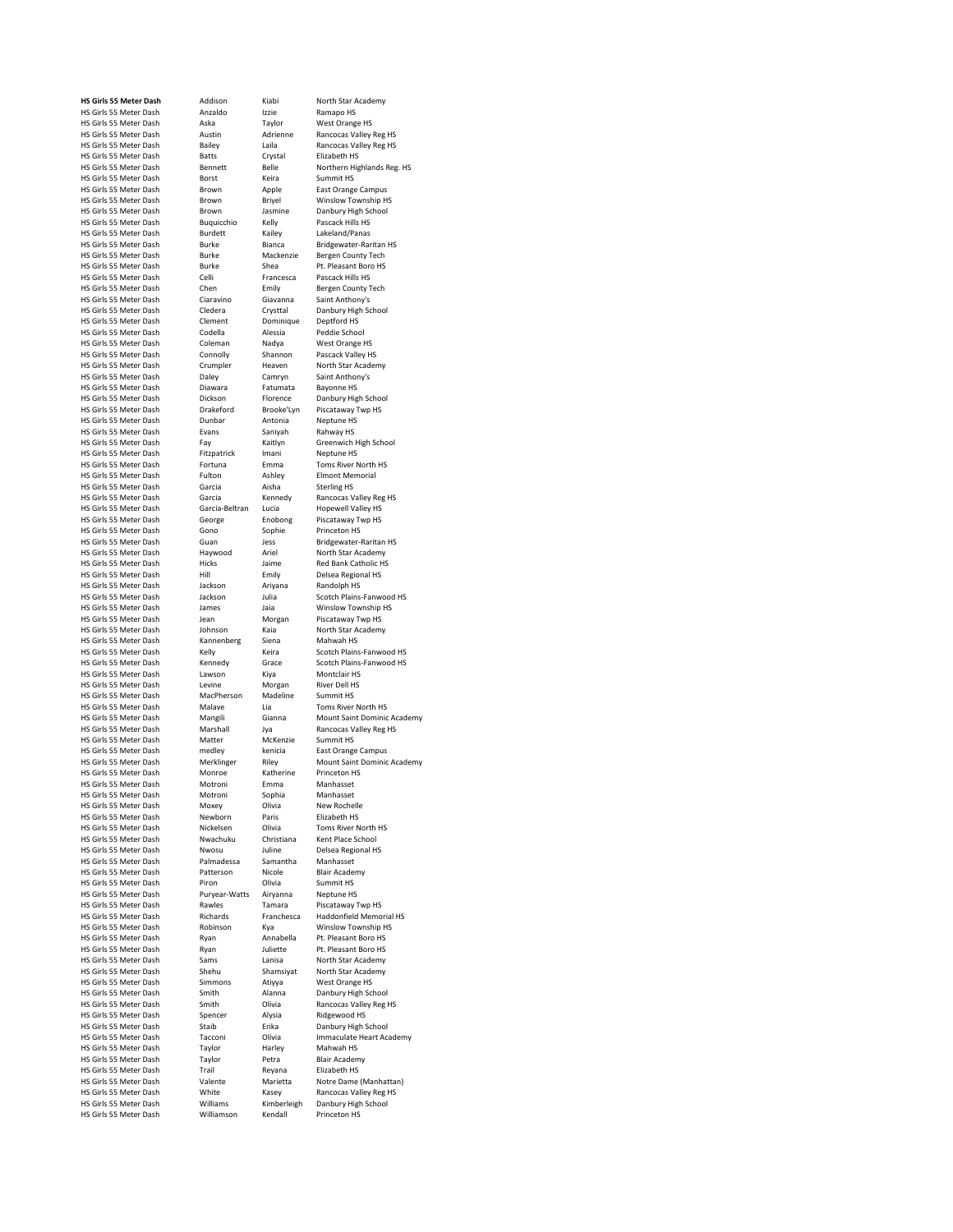|                        | HS Boys 200 Meter Dash | Adam                | Rayanu          | Mount Vernon              |
|------------------------|------------------------|---------------------|-----------------|---------------------------|
| HS Boys 200 Meter Dash |                        | Aiken               | Sam             | Austintown-Fitch          |
| HS Boys 200 Meter Dash |                        | Allison             | Michael         | North Star Academy        |
| HS Boys 200 Meter Dash |                        | Alston              | Knasir          | Asbury Park HS            |
| HS Boys 200 Meter Dash |                        | Baskin              | Matt            | The Lawrenceville Sch     |
| HS Boys 200 Meter Dash |                        | Berry               | Christian       | Deptford HS               |
| HS Boys 200 Meter Dash |                        | Burch               | Messiah         | Monsignor Farrell         |
| HS Boys 200 Meter Dash |                        | Burke               | Thomas          | Monsignor Farrell         |
| HS Boys 200 Meter Dash |                        | Cooper              | Noah            | Union Catholic Reg. H     |
| HS Boys 200 Meter Dash |                        | Davitt              | David           | Archbishop Stepinac       |
| HS Boys 200 Meter Dash |                        | Della Rocca         | Zach            | Princeton HS              |
| HS Boys 200 Meter Dash |                        | Dellapiano          | Jake            | Masuk High School         |
| HS Boys 200 Meter Dash |                        | Diaz                | Chris           | Archbishop Stepinac       |
| HS Boys 200 Meter Dash |                        | Donaldson           | Xavier          | Seton Hall Prep           |
| HS Boys 200 Meter Dash |                        | Fall                | Souleymane      | Bergenfield HS            |
| HS Boys 200 Meter Dash |                        | Farrow              | Ta'Rell         | <b>Atlantic City HS</b>   |
| HS Boys 200 Meter Dash |                        | Frye                | Reuven          | Montclair HS              |
| HS Boys 200 Meter Dash |                        | Green               | Makhi           | West Orange HS            |
| HS Boys 200 Meter Dash |                        | Griffin             | Amaury          | <b>Hopewell Valley HS</b> |
| HS Boys 200 Meter Dash |                        | Gutierrez           | David           | Archbishop Stepinac       |
| HS Boys 200 Meter Dash |                        | James               | Nikolai         | Old Bridge HS             |
| HS Boys 200 Meter Dash |                        | Jones               | Dallas          | Piscataway Twp HS         |
| HS Boys 200 Meter Dash |                        | Keegan              | Shawn           | Monsignor Farrell         |
| HS Boys 200 Meter Dash |                        | Kohaut              | Lucas           | Summit HS                 |
| HS Boys 200 Meter Dash |                        | Kohaut              | Thomas          | Summit HS                 |
| HS Boys 200 Meter Dash |                        | Ledgister           | Fitzroy         | St. Peter's Prep          |
| HS Boys 200 Meter Dash |                        | Lewis               | Kimani          | Elmont Memorial           |
| HS Boys 200 Meter Dash |                        | Lewis               | Nyron           | Neptune HS                |
| HS Boys 200 Meter Dash |                        | Matthew             | Jamar           | Mount Vernon              |
| HS Boys 200 Meter Dash |                        | McClinton           | Darius          | <b>Atlantic City HS</b>   |
| HS Boys 200 Meter Dash |                        | McQueen             | Greg            | Elizabeth HS              |
| HS Boys 200 Meter Dash |                        | Nahim               | Marcus          | Iona Preparatory Sch      |
| HS Boys 200 Meter Dash |                        | Narcisse            | Joshua          | Archbishop Stepinac       |
| HS Boys 200 Meter Dash |                        | Nasir               | Asjal           | Elizabeth HS              |
| HS Boys 200 Meter Dash |                        | Natale              | Logan           | Hackensack HS             |
| HS Boys 200 Meter Dash |                        | Nixon               | Daniel          | Montclair HS              |
| HS Boys 200 Meter Dash |                        | Padilla             | Jaime           | Archbishop Stepinac       |
| HS Boys 200 Meter Dash |                        | Perez               | Izaiah          | North Star Academy        |
| HS Boys 200 Meter Dash |                        | Reid                | Jahsyn          | University HS             |
| HS Boys 200 Meter Dash |                        | Riley               | Karran          | Mount Vernon              |
| HS Boys 200 Meter Dash |                        | Rodriguez           | Jacob           | Hudson Catholic HS        |
| HS Boys 200 Meter Dash |                        | Rodriguez           | Jayden          | North Star Academy        |
| HS Boys 200 Meter Dash |                        | Shell               | Daysen          | Milford Mill Academy      |
| HS Boys 200 Meter Dash |                        | Short               | Christopher     | NV - Demarest HS          |
| HS Boys 200 Meter Dash |                        | Spain               | Jadon           | James I. O'Neill          |
| HS Boys 200 Meter Dash |                        | St Fleur            |                 | University HS             |
| HS Boys 200 Meter Dash |                        |                     | Guy             | Hendrick Hudson           |
| HS Boys 200 Meter Dash |                        | Sterner<br>Stevens  | John            | Mount Vernon              |
|                        |                        |                     | Jayden          |                           |
| HS Boys 200 Meter Dash |                        | Stodghill<br>Taddeo | Cameron<br>Alex | LaSalle Institute (Troy   |
| HS Boys 200 Meter Dash |                        |                     |                 | Monsignor Farrell         |
| HS Boys 200 Meter Dash |                        | Uzo                 | Fortune         | Valley Stream Central     |
| HS Boys 200 Meter Dash |                        | Wigfield            | <b>Breez</b>    | Milford Mill Academy      |
| HS Boys 200 Meter Dash |                        | Woobey              | Mark            | University HS             |
| HS Boys 200 Meter Dash |                        | Wright              | Irijah          | North Star Academy        |
| HS Boys 200 Meter Dash |                        | Yitzchak            | Eloha-Karmiel   | Archbishop Stepinac       |

**Rayanu Mount Vernon**<br>Sam Austintown-Fit Sam Austintown-Fitch<br>Michael North Star Acader n Boys 200 Meter Dash Allison Michael North Star Academy<br>n Knasir Asbury Park HS HS Boys 200 Meter Dash Alston Knasir Asbury Park HS Matt The Lawrenceville School<br>Christian Deptford HS Christian Deptford HS<br>
Messiah Monsignor Fa<br>
Thomas Monsignor Fa Homes Homes<br>Her Moah Union Catholic Reg. HS<br>Howard Archhishon Steninac HS Boys 200 Meter Dash Davitt David Archbishop Stepinac Rocca Zach Princeton HS<br>
piano Jake Masuk High Sr However Homecoming<br>
Archbishop Stepinano Jake<br>
Archbishop Stepina House, and the souleymane<br>Souleymane Bergenfield HS<br>W Ta'Rell Atlantic City HS Ta'Rell Atlantic City HS<br>
Reuven Montclair HS<br>
Makhi West Orange H: HS Boys 200 Meter Dash Griffin Amaury Hopewell Valley HS HS Boys 200 Meter Dash Jones Dallas Piscataway Twp HS Shawn Monsignor Farrell<br>Lucas Summit HS ut Lucas Summit HS<br>ut Thomas Summit HS ut Thomas Summit HS<br>
ster Fitzroy St. Peter's F Hammann Lammann<br>
Nyron Neptune HS<br>
Hew Jamar Mount Verne hew Jamar Mount Vernon<br>Inton Darius Atlantic City HS House Model Model Communisment<br>
Here Darius Atlantic City HS<br>
Hizabeth HS Hows 200 Meter Dash Martin Day<br>1990 Blizabeth HS<br>1990 Marcus Jona Preparat HS Boys 200 Meter Dash Nahim Marcus Iona Preparatory School ات<br>Ie Logan Hackensack HS<br>Chaniel Montclair HS Daniel Montclair HS<br>Jaime Archbishop St Home Archbishop Stepinac<br>la Jaime Archbishop Stepinac<br>z Izaiah North Star Academy Izaiah North Star Academy<br>Jahsyn University HS Jahsyn University HS<br>Karran Mount Vernor Hows 200 Construction<br>Karran Mount Vernon<br>Iguez Jacob Hudson Catholi iguez Jacob Hudson Catholic HS<br>iguez Jayden North Star Academy Experimental Meter Daniel Christopher NV - Demarest HS<br>Ladon James L O'Neill France I. O'Neill<br>
Hendrick Hudson<br>
Hendrick Hudson<br>
Hendrick Hudson HS Boys 200 Meter Dash St Fleur Guy University HS HS Boys 200 Meter Dash Sterner John Hendrick Hudson ens Boyden Mount Vernon<br>Anill Cameron LaSalle Institute As Alberta Corporation Corporation Cameron LaSalle Institute (Troy)<br>
eo Alex Monsignor Farrell Alex Monsignor Farrell<br>
Fortune Valley Stream Cen HS Boys 200 Meter Dash Woobey Mark University HS HS Boys 200 Meter Dash Wright Irijah North Star Academy HS Boha-Karmiel Archbishop Stepinac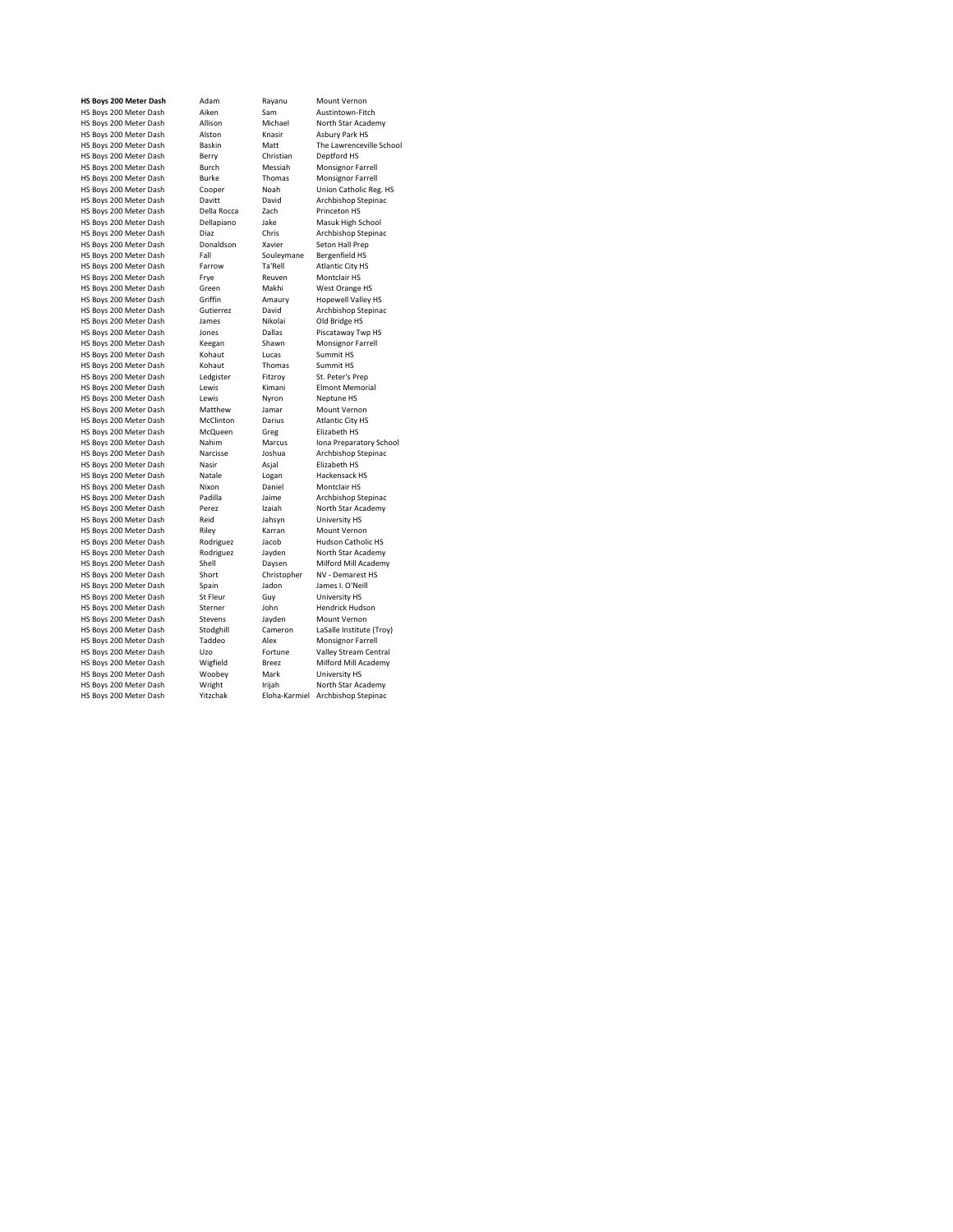HS Girls 200 Meter Dash Borst Keira<br>
HS Girls 200 Meter Dash Borst Keira<br>
HS Girls 200 Meter Dash Brown Apple HS Girls 200 Meter Dash Brown Briyel<br>HS Girls 200 Meter Dash Brown Briyel<br>HS Girls 200 Meter Dash Campbell Kamoy HS Girls 200 Meter Dash Dean Djassi<br>HS Girls 200 Meter Dash Drakeford Brooke'Lyn HS Girls 200 Meter Dash Dunbar Antonia<br>
HS Girls 200 Meter Dash Dunbar Antoni<br>
HS Girls 200 Meter Dash Fay Kaitlyn HS Girls 200 Meter Dash Haywood Ariel<br>
HS Girls 200 Meter Dash Healey Harriet HS Girls 200 Meter Dash Healey Harriet<br>HS Girls 200 Meter Dash Holness Kamrvn HS Girls 200 Meter Dash Kegler Livsey<br>HS Girls 200 Meter Dash Kennedy Grace HS Girls 200 Meter Dash Mancini Marcel<br>HS Girls 200 Meter Dash Mangili Gianna HS Girls 200 Meter Dash McDonald Sydney<br>
HS Girls 200 Meter Dash medlev kenicia HS Girls 200 Meter Dash HS Girls 200 Meter Dash Shehu Shamsiyat Shehu Shamsiyat Shamsiyat Shamsiyat Shamsiyat Shamsiyat North Shamsiyat Shamsiyat Shamsiyat Shamsiyat Shamsiyat Shamsiyat Shamsiyat Shamsiyat Shamsiyat Shamsiyat Shamsiyat Shamsiyat HS Girls 200 Meter Dash Spencer Alysia<br>HS Girls 200 Meter Dash Stevenson Tasena HS Girls 200 Meter Dash Tozduman Julia<br>HS Girls 200 Meter Dash Whyte Justein HS Girls 200 Meter Dash

**HS Girls 200 Meter Dash** Addison Kiabi North Star Academy HS Girls 200 Meter Dash Artsen Mia St. Joseph by the Sea HS Girls 200 Meter Dash Aska Taylor West Orange HS **Benoit** Thalia Elmont Memorial<br>
Roakve Cynthia Flizabeth HS HS Girls 200 Meter Dash Boakye Cynthia Elizabeth HS Brown Apple East Orange Campus<br>
Rrown Brivel Winslow Township HS Campbell Kamoy Paul Robeson Campus High<br>Chape Ayanna Hackensack HS HS Girls 200 Meter Dash Chape Ayanna Hackensack HS HS Girls 200 Meter Dash Christopher Azariah East Orange<br>
HS Girls 200 Meter Dash Clement Dominique Deptford HS HS Girls 200 Meter Dash Clement Dominique Deptford HS<br>
HS Girls 200 Meter Dash Clement Dominique Deptford HS<br>
HS Girls 200 Meter Dash Cowan Olivia St. Joseph by the Sea HS Girls 200 Meter Dash Cowan Olivia St. Joseph by the Sea<br>HS Girls 200 Meter Dash Crumpler Heaven North Star Academy HS Girls 200 Meter Dash Crumpler Heaven North Star Academy<br>
HS Girls 200 Meter Dash Cunningham Anna St. Joseph by the Sea HS Girls 200 Meter Dash Cunningham Anna St. Joseph by the Scirls 200 Meter Dash Dean Djassi Deptford HS HS Girls 200 Meter Dash Drakeford Brooke'Lyn Piscataway Twp HS Homes Company Company<br>
Fay Kaitlyn Greenwich High School<br>
Fitzpatrick Imani Neptune HS HS Girls 200 Meter Dash Fitzpatrick Imani Neptune HS<br>
HS Girls 200 Meter Dash Freeman Sani North Star Academy HS Girls 200 Meter Dash Freeman Sani North Star Academ<br>HS Girls 200 Meter Dash Freeman Sani North Star Academ<br>HS Girls 200 Meter Dash Garcia-Beltran Lucia Hopewell Valley HS HS Girls 200 Meter Dash Garcia-Beltran Lucia Hopewell Valley HS<br>
HS Girls 200 Meter Dash George Enobong Piscataway Twp HS HS Girls 200 Meter Dash George Enobong Piscataway Twp HS<br>HS Girls 200 Meter Dash Gould Leah Union Catholic Reg. HS HS Girls 200 Meter Dash Gould Leah Union Catholic Reg. I<br>HS Girls 200 Meter Dash Haywood Ariel North Star Academy HS Girls 200 Meter Dash Holness<br>
HS Girls 200 Meter Dash Holness Kamryn Winslow Township HS<br>
HS Girls 200 Meter Dash Holness Kamryn Winslow Township HS<br>
HS Girls 200 Meter Dash Jackson Julia Scotch Plains-Fanwood However Hammark Hammark Christmas Jackson<br>Jackson Julia Scotch Plains-Fanwood HS<br>Janes Jaia Winslow Township HS HS Girls 200 Meter Dash James Jaia Winslow Township H<br>HS Girls 200 Meter Dash Jean-Baptiste Vegonia Fast Orange Campus HS Girls 200 Meter Dash Jean-Baptiste Vegonia East Orange<br>HS Girls 200 Meter Dash Jean-Baptiste Vegonia East Orange<br>HS Girls 200 Meter Dash Jennings Anaya Rahway HS HS Girls 200 Meter Dash Jennings Anaya Rahway HS Kennedy Grace Scotch Plains-Fanwood HS<br>Lawson Kiya Montclair HS HS Girls 200 Meter Dash Lawson Care Control Controllair HS Girls 200 Meter Dash Lawson<br>HS Girls 200 Meter Dash Mancini Marcella Pennsbury Mangili Gianna Mount Saint Dominic Academy<br>Marshall Janelle Winslow Township HS HS Girls 200 Meter Dash Marshall Janelle Winslow Township HS medley kenicia East Orange Campus<br>
Moxey Olivia New Rochelle HS Girls 200 Meter Dash Moxey Olivia New Rochelle HS Girls 200 Meter Dash Noviello Ava Mercy High School HS Girls 200 Meter Dash Nwachuku Christiana Kent Place School Nicole<br>HS Girls 200 Meter Dash Patterson Nicole Blair Academy HS Girls 200 Meter Dash Patterson Nicole Blair Academy Scribs 200 Meter Dash Piron Olivia Summit HS HS Girls 200 Meter Dash Piron Divia Summit HS<br>
HS Girls 200 Meter Dash Piron Olivia Summit HS<br>
HS Girls 200 Meter Dash Rawles Tamara Piscataway Twp HS HS Girls 200 Meter Dash Robles Divia Danbury High School<br>HS Girls 200 Meter Dash Salley Julia Mercy High School HS Girls 200 Meter Dash Salley Julia Mercy High School<br>HS Girls 200 Meter Dash Sams Janisa North Star Academy HS Girls 200 Meter Dash Sams Lanisa North Star Academy<br>
HS Girls 200 Meter Dash Schell Kavla St. Joseph by the Sea HS Girls 200 Meter Dash Schell Schell Kayla St. Joseph by the Sea<br>HS Girls 200 Meter Dash Shehu Shamsiyat North Star Academy HS Girls 200 Meter Dash Siracusa Nicolina St. Joseph by the Sea<br>
HS Girls 200 Meter Dash Smith Alanna Danbury High School Smith Alanna Danbury High School<br>Spencer Alysia Ridgewood HS HS Girls 200 Meter Dash Stevenson Tasena East Orange Campus<br>HS Girls 200 Meter Dash Tayarez Alexandra St Joseph by the Sea HS Girls 200 Meter Dash Taylor Petra Blair Academy Whyte Justein Young Women's Leadership Jamaica<br>Williamson Kendall Princeton HS

Alexandra St. Joseph by the Sea<br>Petra Blair Academy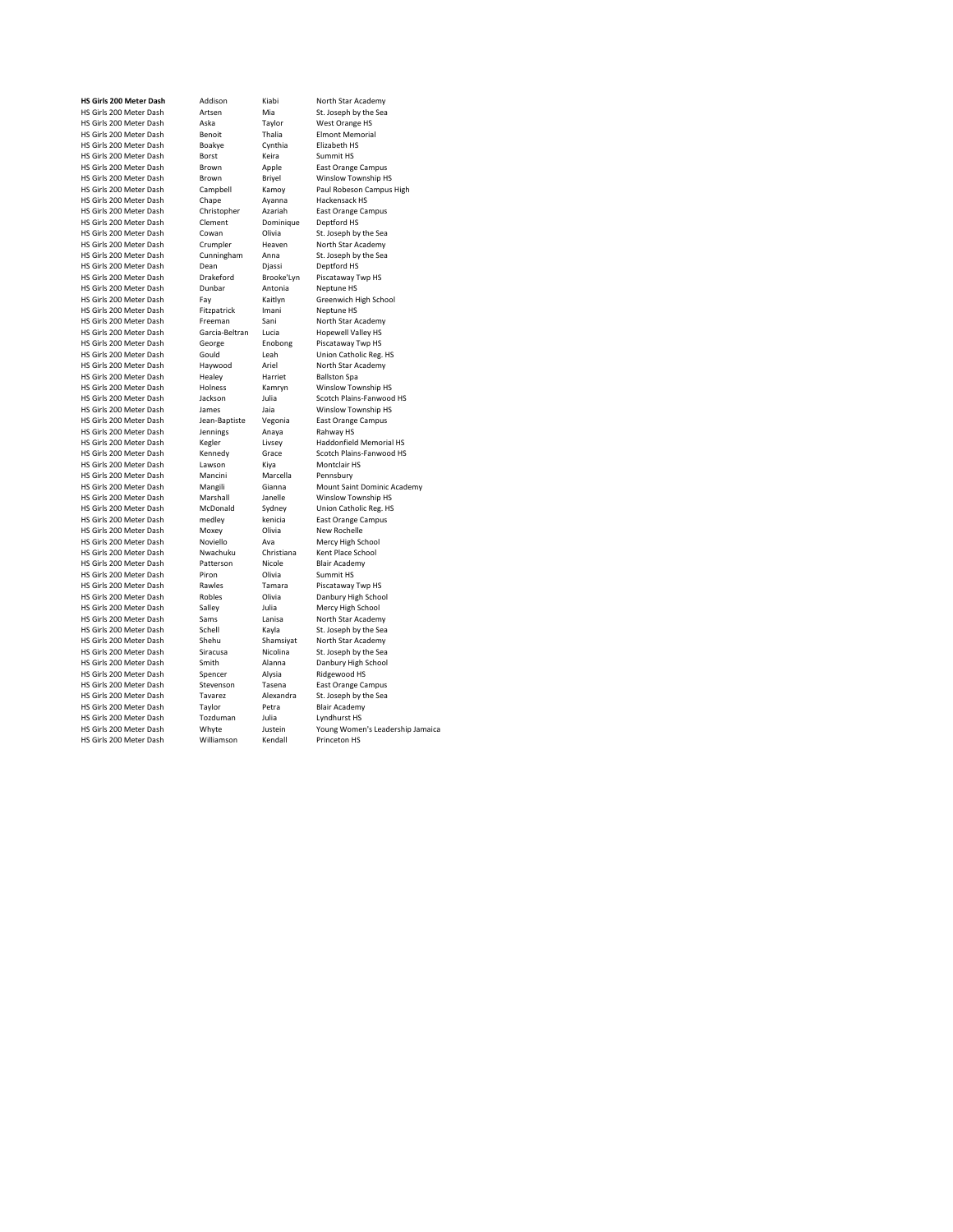HS Girls 400 Meter Dash Aponte Jaysia<br>HS Girls 400 Meter Dash Bennett Molly HS Girls 400 Meter Dash Dean Dean Diassi<br>HS Girls 400 Meter Dash Dean Diassi<br>HS Girls 400 Meter Dash Drakeford Brooke'Lyn HS Girls 400 Meter Dash Fitzpatrick Imani<br>
HS Girls 400 Meter Dash Fitzpatrick Imani<br>
HS Girls 400 Meter Dash Grace Olivia HS Girls 400 Meter Dash Healey Harr<br>HS Girls 400 Meter Dash Jackson Julia HS Girls 400 Meter Dash Kass Kayla<br>
HS Girls 400 Meter Dash Kennedy Grace HS Girls 400 Meter Dash Mancini Marcell<br>HS Girls 400 Meter Dash Mancini Marcell<br>HS Girls 400 Meter Dash Mc Donald Leanne HS Girls 400 Meter Dash<br>HS Girls 400 Meter Dash HS Girls 400 Meter Dash Rawles Tama<br>HS Girls 400 Meter Dash Ritter Laila HS Girls 400 Meter Dash Rodney Andre-Anna Elmont Memorial HS Girls 400 Meter Dash Taylor Petra<br>
HS Girls 400 Meter Dash Whyte Justein HS Girls 400 Meter Dash HS Boys 400 Meter Dash HS Boys 400 Meter Dash HS Boys 400 Meter Dash

**HS Girls 400 Meter Dash** Anzaldo Izzie Ramapo HS<br> **HS Girls 400 Meter Dash Aponte** Javsiah Pleasantville HS HS Girls 400 Meter Dash Bennett Molly Northern Highlands Reg. HS Berry Jenai Scotch Plains-Fanwood HS<br>Chane Avanna Hackensack HS HS Girls 400 Meter Dash Chape Ayanna Hackensack HS Girls 400 Meter Dash Dean Djassi Deptford HS Drakeford Brooke'Lyn Piscataway Twp HS<br>Dziubela Victoria St Joseph by the Sea HS Girls 400 Meter Dash Dziubela Victoria St. Joseph by the Sirls 400 Meter Dash Dziubela Victoria St. Joseph b<br>HS Girls 400 Meter Dash Fitzpatrick Imani Neptune HS Sace Clivia Ridgewood HS<br>
Healey Harriet Ballston Spa Hackson Harricch Banscon Public<br>Jackson Julia Scotch Plains-Fanwood HS<br>Jennings Anaya Rahway HS HS Girls 400 Meter Dash Jennings Anaya Rahway HS HS Girls 400 Meter Dash Kannenberg Siena Mahwah HS Kennedy Grace Scotch Plains-Fanwood HS<br>
Lawson Kiya Montclair HS HS Girls 400 Meter Dash Lawson Kiya Montclair HS<br>HS Girls 400 Meter Dash Lelko Julia Mercy High School HS Girls 400 Meter Dash Lelko Julia Mercy High School Alex High School Alex High School Alex High School Alex Marcella Leanne Paul Robeson Campus High<br>Sydney Averill Park HS Girls 400 Meter Dash Meeks Sydney Averill Park HS Girls 400 Meter Dash Middleton Morgan Bishop Lought HS Girls 400 Meter Dash Monaco Kate Marie Ramsey HS HS Girls 400 Meter Dash Moore Anissa Paul Robeson Campus High<br>
HS Girls 400 Meter Dash Nickelsen Olivia Toms River North HS Nickelsen Olivia Toms River North HS<br>
Pryce Stephney Elmont Memorial HS Girls 400 Meter Dash Pryce Stephney Elmont Memorial<br>HS Girls 400 Meter Dash Rawles Tamara Piscataway Two HS Howes<br>
Ritter Laila The Lawrenceville School<br>
Rodney Andre-Anna Elmont Memorial Ronen Hemy Montclair Kimberley Academy<br>Sarnicola Kristen St. Joseph by the Sea HS Girls 400 Meter Dash Sarnicola Kristen St. Joseph by the Scribs Associated St. Joseph by the Sarnicola Surles HS Girls 400 Meter Dash Surles Mikayla Pleasantville HS Girls 400 Meter Dash Taylor Petra Blair Academy whyte Justein Young Women's Leadership Jamaica<br>
Williams Alexandra Elmont Memorial **HS Boys 400 Meter Dash** Barriffe Jabari Mount Vernon<br>**HS Boys 400 Meter Dash Bilewu** Fawaz University HS HS Boys 400 Meter Dash Bilewu Fawaz University HS HS Boys 400 Meter Dash Brown Lathan Deptford HS<br>
HS Boys 400 Meter Dash Davitt David Archbishop Stepinac HS Boys 400 Meter Dash Davitt David Archbishop Step<br>HS Boys 400 Meter Dash DeVita Nicholas Seton Hall Prep HS Boys 400 Meter Dash DeVita Nicholas Seton Hall Pre<br>
HS Boys 400 Meter Dash Disney Robert Fordham Prep HS Boys 400 Meter Dash Disney Robert Fordham Prep<br>
HS Boys 400 Meter Dash Donaldson Xavier Seton Hall Prep HS Boys 400 Meter Dash Donaldson Xavier Seton Hall Prep HS Boys 400 Meter Dash Ellis Boys 400 Meter Dash Ellis Jayden Asbury Park HS<br>HS Boys 400 Meter Dash Ellis Jayden Asbury Park HS HS Boys 400 Meter Dash Farrow Darrell Atlantic City HS<br>
HS Boys 400 Meter Dash Farrow Ta'Rell Atlantic City HS external terms of the contract of the contract of the method of the HS Boys 400 Meter Dash Farrow Ta'Rell Atlantic City Harrison HS Boys 400 Meter Dash Geraghty Sean Harrison<br>
HS Boys 400 Meter Dash Hinds Shaun Mount Vernon HS Boys 400 Meter Dash Hinds Shaun Mount Vernon<br>HS Boys 400 Meter Dash Jackson Jaavier Cardinal Hayes All the term of the term of the term of the Hayes<br>HS Boys 400 Meter Dash Jackson Jaavier Cardinal Hayes<br>HS Boys 400 Meter Dash Jackson Malique St. Benedict's Prep HS Boys 400 Meter Dash Jackson Malique St. Benedict's Prepared Article St. Benedict's Prepared United States C<br>HS Boys 400 Meter Dash Jensen Shane Pascack Hills HS HS Boys 400 Meter Dash Jensen Shane Pascack Hills HS<br>
HS Boys 400 Meter Dash Joa-Griffith Manoc The Lawrenceville School HS Boys 400 Meter Dash Joa-Griffith Manoc The Lawrence<br>HS Boys 400 Meter Dash Jones Kevin University HS HS Boys 400 Meter Dash Jones Kevin University HS<br>HS Boys 400 Meter Dash Joseph Dean Elizabeth HS HS Boys 400 Meter Dash Joseph Dean Elizabeth HS<br>HS Boys 400 Meter Dash Kehayas James Randolph HS HS Boys 400 Meter Dash Kehayas James Randolph HS HS Boys 400 Meter Dash Lawrence Zyeim Elizabeth HS HS Boys 400 Meter Dash Matthew Jamar Mount Vernon HS Boys To The Hotel Constitution of Hackensack HS<br>HS Boys 400 Meter Dash Natale Logan Hackensack HS<br>HS Boys 400 Meter Dash Otusajo Korede Milford Mill Academy HS Boys 400 Meter Dash Otusajo Korede Milford Mill Academy Shows 400 Meter Dash Peart Iustin Cardinal Haves HS Boys 400 Meter Dash Peart Justin Cardinal Haye<br>
HS Boys 400 Meter Dash Raiu Samar Old Bridge HS HS Boys 400 Meter Dash The Capital Camar Cold Bridge HS<br>HS Boys 400 Meter Dash Raju Samar Old Bridge HS<br>HS Boys 400 Meter Dash Reid Jahsyn University HS HS Boys 400 Meter Dash Reid Jahsyn University HS HS Boys 400 Meter Dash Riley Riley Karran Mount Vernon<br>
HS Boys 400 Meter Dash Roberts - Bogin Xander Pleasantville HS HS Boys 400 Meter Dash Roberts -Bogin Xander Pleasantvil<br>HS Boys 400 Meter Dash Robinson Brandon Uniondale HS Boys 400 Meter Dash Robinson Brandon Uniondale<br>
HS Boys 400 Meter Dash Rodriguez Jacob Hudson Catholic HS HS Boys 400 Meter Dash Rodriguez Jacob Hudson Cathol<br>
HS Boys 400 Meter Dash Simeon Shaquian Mount Vernon HS Boys 400 Meter Dash Simeon Shaquian Mount Vernon<br>
HS Boys 400 Meter Dash Simpson Rolando Rahway HS HS Boys 400 Meter Dash Simpson Rolando Rahway HS HS Boys 400 Meter Dash Stevens Jayden Mount Vernon<br>
HS Boys 400 Meter Dash Syed Saim Ridgefield Park HS extract the structure of the structure of the Saim Ridgefield Park HS<br>HS Boys 400 Meter Dash Tischer Aiden Amity High School HS Boys 400 Meter Dash Zarro Frank Randolph HS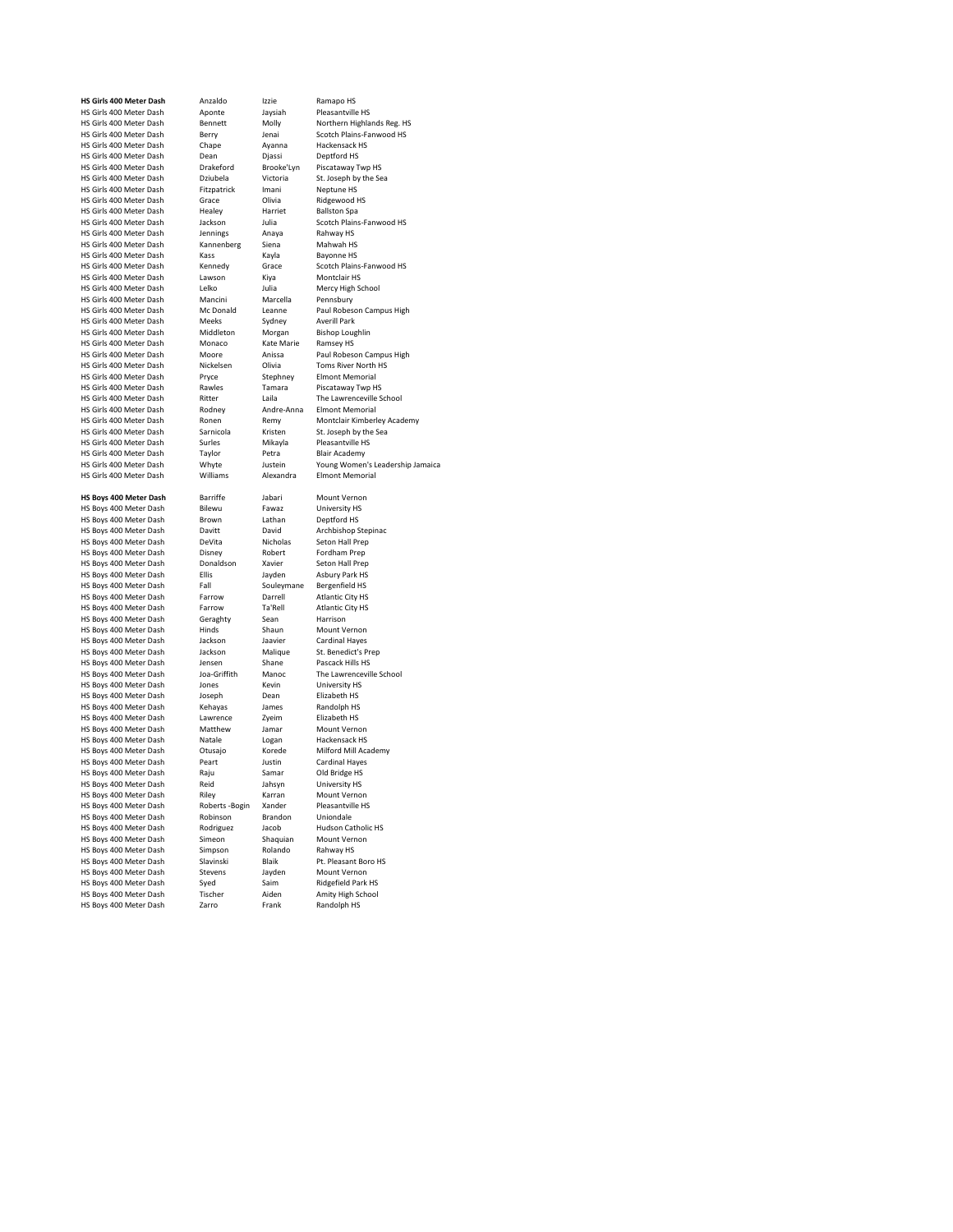| <b>HS Girls 800 Meter Run</b> | Berry           | lenai       | Scotch Plains-Fanwood HS         |
|-------------------------------|-----------------|-------------|----------------------------------|
| HS Girls 800 Meter Run        | Brunell         | Mirabel     | Shenendehowa                     |
| HS Girls 800 Meter Run        | Campbell        | Victoria    | Winslow Township HS              |
| HS Girls 800 Meter Run        | Chamberlin      | Micaela     | Ramapo HS                        |
| HS Girls 800 Meter Run        | Colon           | Sophia      | Shenendehowa                     |
| HS Girls 800 Meter Run        | Costanzo        | Olivia      | St. Joseph by the Sea            |
| HS Girls 800 Meter Run        | Domasky         | Anna        | Pope John XXIII HS               |
| HS Girls 800 Meter Run        | Dutton          | Charly      | Winslow Township HS              |
| HS Girls 800 Meter Run        | Dziubela        | Victoria    | St. Joseph by the Sea            |
| HS Girls 800 Meter Run        | Epright         | Allie       | Mercy High School                |
| HS Girls 800 Meter Run        | Gravel          | Kaylee      | East Hampton High School         |
| HS Girls 800 Meter Run        | Jankowich       | Caroline    | Classical High School            |
| HS Girls 800 Meter Run        | Kass            | Kayla       | <b>Bayonne HS</b>                |
| HS Girls 800 Meter Run        | Kennedy         | Grace       | Scotch Plains-Fanwood HS         |
| HS Girls 800 Meter Run        | Longo           | Jessica     | St. Joseph by the Sea            |
| HS Girls 800 Meter Run        | Merryman        | Zoe         | Mahwah HS                        |
| HS Girls 800 Meter Run        | Molinini        | Jaclyn      | St. Joseph by the Sea            |
| HS Girls 800 Meter Run        | Odinsky         | Naomi       | St. Joseph by the Sea            |
| HS Girls 800 Meter Run        | Pagano          | Gabriella   | Pope John XXIII HS               |
| HS Girls 800 Meter Run        | Sarnicola       | Kristen     | St. Joseph by the Sea            |
| HS Girls 800 Meter Run        | Silkoff         | Cassie      | Derby High School                |
| HS Girls 800 Meter Run        | Takla           | Olivia      | Toms River North HS              |
| HS Girls 800 Meter Run        | Tiln            | Danielle    | Cresskill HS                     |
| HS Girls 800 Meter Run        | Torelli         | Katrina     | Harrison                         |
|                               |                 |             |                                  |
| <b>HS Boys 800 Meter Run</b>  | Agaj            | Ergi        | Fordham Prep                     |
| HS Boys 800 Meter Run         | Alorro          | Sean        | Saint John Paul the Great Cathol |
| HS Boys 800 Meter Run         | Brown           | Lathan      | Deptford HS                      |
| HS Boys 800 Meter Run         | Capasso         | Chris       | Monsignor Farrell                |
| HS Boys 800 Meter Run         | Cerna           | Anthony     | Elizabeth HS                     |
| HS Boys 800 Meter Run         | Conniff         | Brendan     | Manhasset                        |
| HS Boys 800 Meter Run         | Decambre        | Dylan       | Bergen County Tech               |
| HS Boys 800 Meter Run         | DeVita          | Nicholas    | Seton Hall Prep                  |
| HS Boys 800 Meter Run         | DiVincent       | Thomas      | Ramapo HS                        |
| HS Boys 800 Meter Run         | Doran           | Patrick     | <b>Ridge HS</b>                  |
| HS Boys 800 Meter Run         | Greene          | Isaac       | <b>Blair Academy</b>             |
| HS Boys 800 Meter Run         | Heredia         | Jacob       | Clifton HS                       |
| HS Boys 800 Meter Run         | Hinds           | Shaun       | Mount Vernon                     |
| HS Boys 800 Meter Run         | Johnson         | Jelani      | <b>Bishop Loughlin</b>           |
| HS Boys 800 Meter Run         | Kisker          | James       | Ridge HS                         |
| HS Boys 800 Meter Run         | Kolaras         | Drayton     | The Pennington School            |
| HS Boys 800 Meter Run         | Logan           | Joseph      | Monsignor Farrell                |
| HS Boys 800 Meter Run         | Lowe-Massi      | Brayden     | Mahwah HS                        |
| HS Boys 800 Meter Run         | Tυ              | Brodey      | Amity High School                |
| HS Boys 800 Meter Run         | Malinow         | Evan        | McDonogh School                  |
| HS Boys 800 Meter Run         | Marable III     | Irvin       | Pleasantville HS                 |
| HS Boys 800 Meter Run         | Mayo            | Dean        | Fordham Prep                     |
| HS Boys 800 Meter Run         | Michaud         | Cooper      | Classical High School            |
| HS Boys 800 Meter Run         | Moran           | Lucas       | Fordham Prep                     |
| HS Boys 800 Meter Run         | Mott            | Nicholas    | Classical High School            |
|                               |                 | addison     |                                  |
| HS Boys 800 Meter Run         | motto<br>Nichol |             | Princeton HS                     |
| HS Boys 800 Meter Run         |                 | James       | Amity High School                |
| HS Boys 800 Meter Run         | Pena            | Ryan        | Wayne Valley HS                  |
| HS Boys 800 Meter Run         | Pett            | Owen        | McDonogh School                  |
| HS Boys 800 Meter Run         | Reidy           | Sean        | Fordham Prep                     |
| HS Boys 800 Meter Run         | Rivera          | Johannes    | Bergenfield HS                   |
| HS Boys 800 Meter Run         | Roden           | Timothy     | Central Dauphin                  |
| HS Boys 800 Meter Run         | Roos            | Joshua      | Danbury High School              |
| HS Boys 800 Meter Run         | Sharpnack       | Cole        | Pitman HS                        |
| HS Boys 800 Meter Run         | Simeon          | Shaquian    | Mount Vernon                     |
| HS Boys 800 Meter Run         | Stevens         | Jayden      | Mount Vernon                     |
| HS Boys 800 Meter Run         | Timochko        | Ivan        | NV - Demarest HS                 |
| HS Boys 800 Meter Run         | Winston         | <b>Fzra</b> | Bethlehem Central                |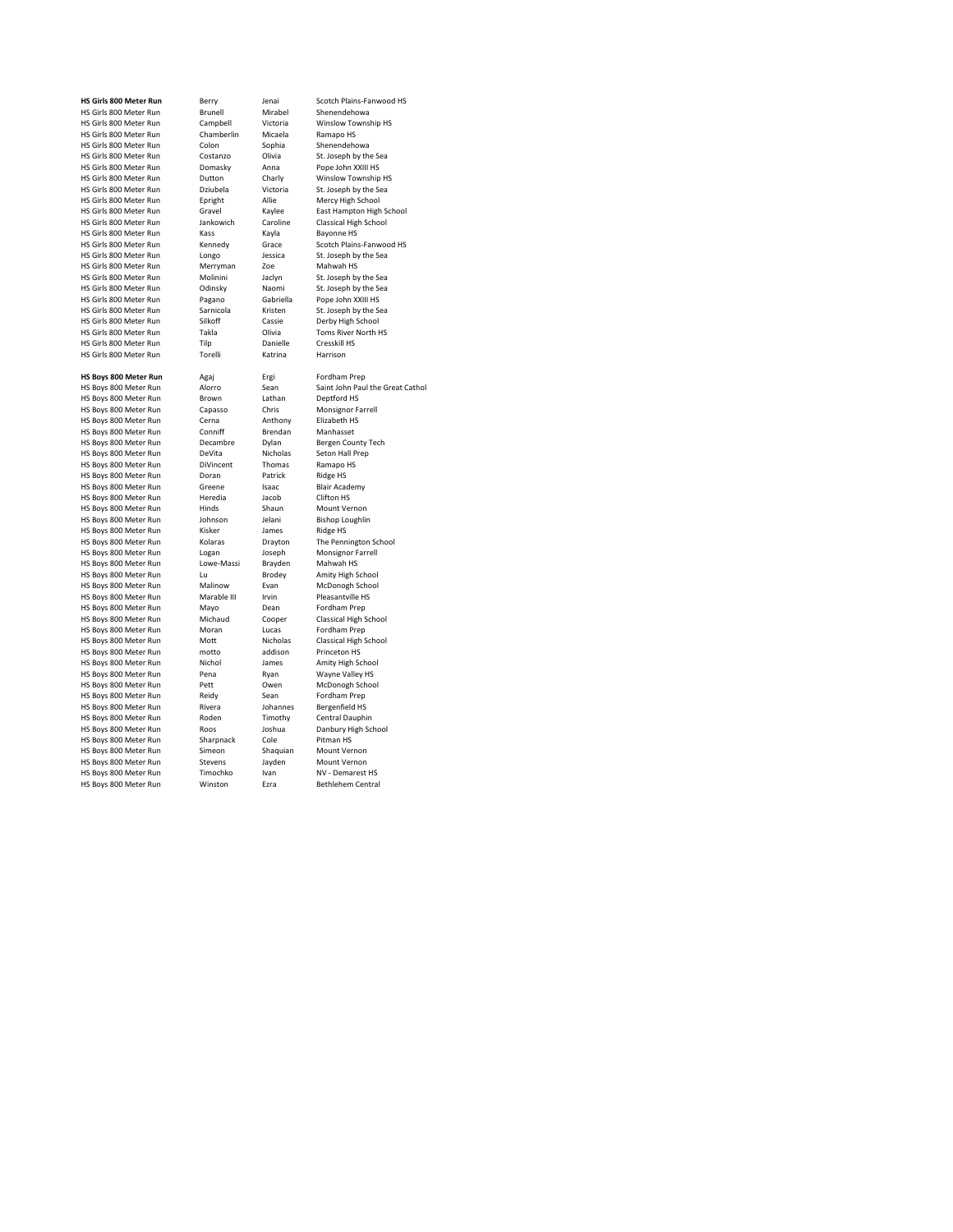HS Girls One Mile Run Cortes Madi<br>
HS Girls One Mile Run Daplyn Esme HS Girls One Mile Run Escaleira Adrian<br>HS Girls One Mile Run Hargis Avery HS Girls One Mile Run Hausmann Linds<br>Hausmann Hausmann Hausmann Lindsay<br>Represent Popperside HS Girls One Mile Run McGoey Addis<br>HS Girls One Mile Run McGoey Baige HS Girls One Mile Run Shaw Savan<br>
HS Girls One Mile Run Sheridan Avery HS Girls One Mile Run HS Boys One Mile Run Barbaro Nick<br>
HS Boys One Mile Run Clevenger Seth HS Boys One Mile Run Fortunato<br>
HS Boys One Mile Run Fortunato Sean<br>
HS Boys One Mile Run Fry Xander HS Boys One Mile Run HS Girls Two Mile Run Ginsberg Sophie<br>
HS Girls Two Mile Run Haworth Allison HS Girls Two Mile Run Heras Anna Anna Anna Parasant Boro Herasant Boro Anna Pelecca<br>Para Perrick Rebecca HS Girls Two Mile Run Querioz Stephanie Danis Girls Two Mile Run Reilly School School

**HS Girls One Mile Run** Allen Christina River Dell HS<br>
HS Girls One Mile Run Cortes Madison St. Dominic Academy Example The Communication of the Daplyn Esme Greenwich High School<br>
Day Hily Lakeland/Panas<br>
Dischert Madeline Atlantic City HS end Cirls One Mile Run Lily Lakeland/Panas<br>
HS Girls One Mile Run Dischert Madeline Atlantic City HS HS Girls One Mile Run Dischert Madeline Atlantic City City Atlantic City Dischert Madeline Atlantic City HS City HS Dubac Remy Clifton HS HS Girls One Mile Run Dubac Remy Clifton HS<br>
HS Girls One Mile Run Dubac Remy Clifton HS<br>
HS Girls One Mile Run Fscaleira Adriana Toms River North HS Hargis Avery Red Bank Catholic HS<br>
Hausman Lindsay Kent Place School HS Girls One Mile Run **Herrick Herrick Rebecca** Montclair Kimberley Academy<br>HS Girls One Mile Run Horn Maggie Montclair Kimberley Academy HS Girls One Mile Run Horn Maggie Montclair Kimberley Academy<br>HS Girls One Mile Run Johnston Leanna Immaculate Heart Academy Home Hange Homelan Kinderly Academy<br>
Lohnston Leanna Immaculate Heart Academy<br>
Latincsics Molly Sussex County Tech HS Girls One Mile Run Latincsics Molly Sussex County<br>
HS Girls One Mile Run Lyons Lessica Allentown HS HS Girls One Mile Run Lyons Lyons Jessica Allentown HS<br>
HS Girls One Mile Run McGoey Addison Kent Place School Oskison Paige Downingtown West<br>
Rentner Meghan Allentown HS HS Girls One Mile Run and Rentner Meghan Allentown HS<br>
HS Girls One Mile Run Shaw Savannah Downingtown West HS Girls One Mile Run Sheridan Avery Ridgewood HS Wasiolek Tess Branford High School<br>Werner Sydney Conrad Weiser HS Girls One Mile Run Werner Hotels Conrad Weiser<br>HS Girls One Mile Run Werner Mydney Conrad Weiser<br>HS Girls One Mile Run Wilkins Maya Randolph HS **HS Boys One Mile Run** Ackerman Alex Benjamin N. Cardozo High<br>
HS Boys One Mile Run Alderman Asa North Hunterdon HS Alderman Asa - North Hunterdon HS<br>
HS Boys One Mile Run - Alderman Asa - North Hunterdon HS<br>
HS Boys One Mile Run - Andrus - George - Haddonfield Memorial HS HS Boys One Mile Run Andrus George Haddonfield Memorial Andrus<br>HS Boys One Mile Run Barbaro Nick Monsignor Farrell Entertainment of the military<br>Clevenger Seth Haddonfield Memorial HS<br>Davis Ben Collegiate School HS Boys One Mile Run Davis Ben Collegiate School Barry Collegiate School Barry Davis Ben Collegiate School Barry Collegiate School Barry Barry Barry Barry Barry Barry Barry Barry Barry Barry Barry Barry Barry Barry Barry B Hermann Holland Holland Holland Holland Ery<br>
Hy Xander Saint John Paul the Great Cathol<br>
Greene Isaac Blair Academy HS Boys One Mile Run Greene Isaac Blair Academy<br>
HS Boys One Mile Run Haves Gitch LaSalle Institute (Trov) HS Boys One Mile Run Hayes Gitch LaSalle Institute Consumers Consumers Consumers Consumers Consumers Consumer<br>Herrera Habian Elizabeth HS HS Boys One Mile Run Herrera Habian Elizabeth HS<br>
HS Boys One Mile Run Herrera Fabian Elizabeth HS<br>
HS Boys One Mile Run Hice Sean Washington Twp HS HS Boys One Mile Run Hice Sean Washington The Boys One Mile Run Hice Sean Washington The Muslim The Muslim Te<br>HS Boys One Mile Run Kenny Andrew Princeton HS HS Boys One Mile Run Kenny Andrew Princeton HS<br>
HS Boys One Mile Run Kirejczyk Jacob Xavier High School HS Boys One Mile Run Kirejczyk Jacob Xavier High School HS Boys One Mile Run Lesniak Joshua Xavier High School HS Boys One Mile Run Levine Jackson Summit HS<br>
HS Boys One Mile Run Lowe-Massi Brayden Mahwah HS HS Boys One Mile Run Lowe-Massi Brayden Mahwah<br>HS Boys One Mile Run Maneri Luca Kingston HS Boys One Mile Run Maneri Luca Kingston<br>
HS Boys One Mile Run Matthews Kevin Pope John XXIII HS HS Boys One Mile Run Matthews Kevin Pope John XXIII HS<br>HS Boys One Mile Run McKinnon David North Hunterdon HS HS Boys One Mile Run McKinnon David North Hunter<br>HS Boys One Mile Run McKinnon David North Hunter<br>HS Boys One Mile Run McMahon Brenden Ridge HS HS Boys One Mile Run McMahon Brenden Ridge HS<br>HS Boys One Mile Run Nanoli Jack Piscataway Two HS HS Boys One Mile Run Mapoli and Jack Piscataway Twp HS Boys One Mile Run Noonan Luke Collegiate School HS Boys One Mile Run Noonan Luke Collegiate School and Reguinho Lucas Elizabeth HS HS Boys One Mile Run Reguinho Lucas Elizabeth HS Boys One Mile Run Reguinho Lucas Elizabeth HS<br>HS Boys One Mile Run Roberts Nate Summit HS HS Boys One Mile Run Roberts Nate Summit HS<br>HS Boys One Mile Run Santagata Brody Xavier High School HS Boys One Mile Run Santagata Brody Xavier High School<br>HS Boys One Mile Run Ushchak Alexander Xavier High School Example and the temperature of the Machine High School<br>HS Boys One Mile Run Ushchak Alexander Xavier High School<br>HS Boys One Mile Run White Nolan Collegiate School HS Boys One Mile Run Mile White Nolan Collegiate School Collegiate School Collegiate School Collegiate School<br>HS Boys One Mile Run Whittle Amiri Hackensack HS HS Boys One Mile Run Whittle Amiri Hackensack HS HS Boys One Mile Run Mysocki Aaron North Hunterdon<br>
HS Boys One Mile Run Zarrella Anthony Monsignor Farrell **HS Girls Two Mile Run** Carruthers Anna Phoenixville Area<br> **HS Girls Two Mile Run** Dischert Madeline Atlantic City HS HS Girls Two Mile Run **Dischert** Madeline Atlantic City HS Girls Two Mile Run Dursema Meean Mahwah HS HS Girls Two Mile Run Dursema Megan Mahwah HS<br>HS Girls Two Mile Run Ginsberg Sophie White Plains Haworth Allison The Lawrenceville School<br>
Heras Anna Pt. Pleasant Boro HS HS Girls Two Mile Run Herrick Rebecca Montclair Kimberley Academy HS Girls Two Mile Run Horn Maggie Montclair Kimberley Academy<br>HS Girls Two Mile Run Johnston Leanna Immaculate Heart Academy Johnston Leanna Immaculate Heart Academy<br>Potaki - Brianna - Ramano HS HS Girls Two Mile Run **Potaki** Brianna Ramapo HS (Girls Two Mile Run Potaki Brianna Ramapo HS Choo HS Girls Two Mile Run Reilly Jessica Northern Highlands Reg. HS HS Girls Two Mile Run Ritter Autumn Northern Highlands Reg. HS HS Girls Two Mile Run Roth Robin Princeton HS Haddonfield Memorial HS<br>Highland Reg HS HS Girls Two Mile Run Wassell Grace **HS Boys Two Mile Run** Beswick Carter North Hunterdon HS HS Boys Two Mile Run Cho Cho John Summit HS<br>
HS Boys Two Mile Run Colavita Chris Washington Twp HS HS Boys Two Mile Run Colavita Chris<br>
HS Boys Two Mile Run Devine Michae **Devine** Michael Union Catholic Reg. HS<br>
Horgan Alex Ramano HS HS Boys Two Mile Run Horgan<br>
HS Boys Two Mile Run Hunsinger Hunsinger Josh Union Catholic Reg. HS<br>Johnson Ryan Colts Neck HS HS Boys Two Mile Run Johnson Ryan Colts Neck HS<br>HS Roys Two Mile Run Kleinman Andrew NV - Demarest HS HS Boys Two Mile Run Kleinman Andrew NV - Demar<br>
HS Boys Two Mile Run Kusmin Emre Summit HS HS Boys Two Mile Run Kusmin Emre Summit HS<br>
HS Boys Two Mile Run McKinnon David North Hunterdon HS HS Boys Two Mile Run McKinnon David North Hunterdon HS HS Boys Two Mile Run Mapoli Jack Piscataway Twp HS<br>
HS Boys Two Mile Run Paragas Parker Amity High School HS Boys Two Mile Run Paragas Parker Amity High School Parker Amity High School Parker Amity High School Parker Amity High School HS Boys Two Mile Run Roden Timother Roden Timother Channel David Runder<br>HS Boys Two Mile Run Striff-cave Ethan HS Boys Two Mile Run Striff-cave Ethan Hall High School<br>
HS Boys Two Mile Run Striff-cave Jackson Northern Highla HS Boys Two Mile Run Vogel Jackson Northern Highlands Reg. HS<br>HS Boys Two Mile Run Weber Evan Union Catholic Reg. HS Union Catholic Reg. HS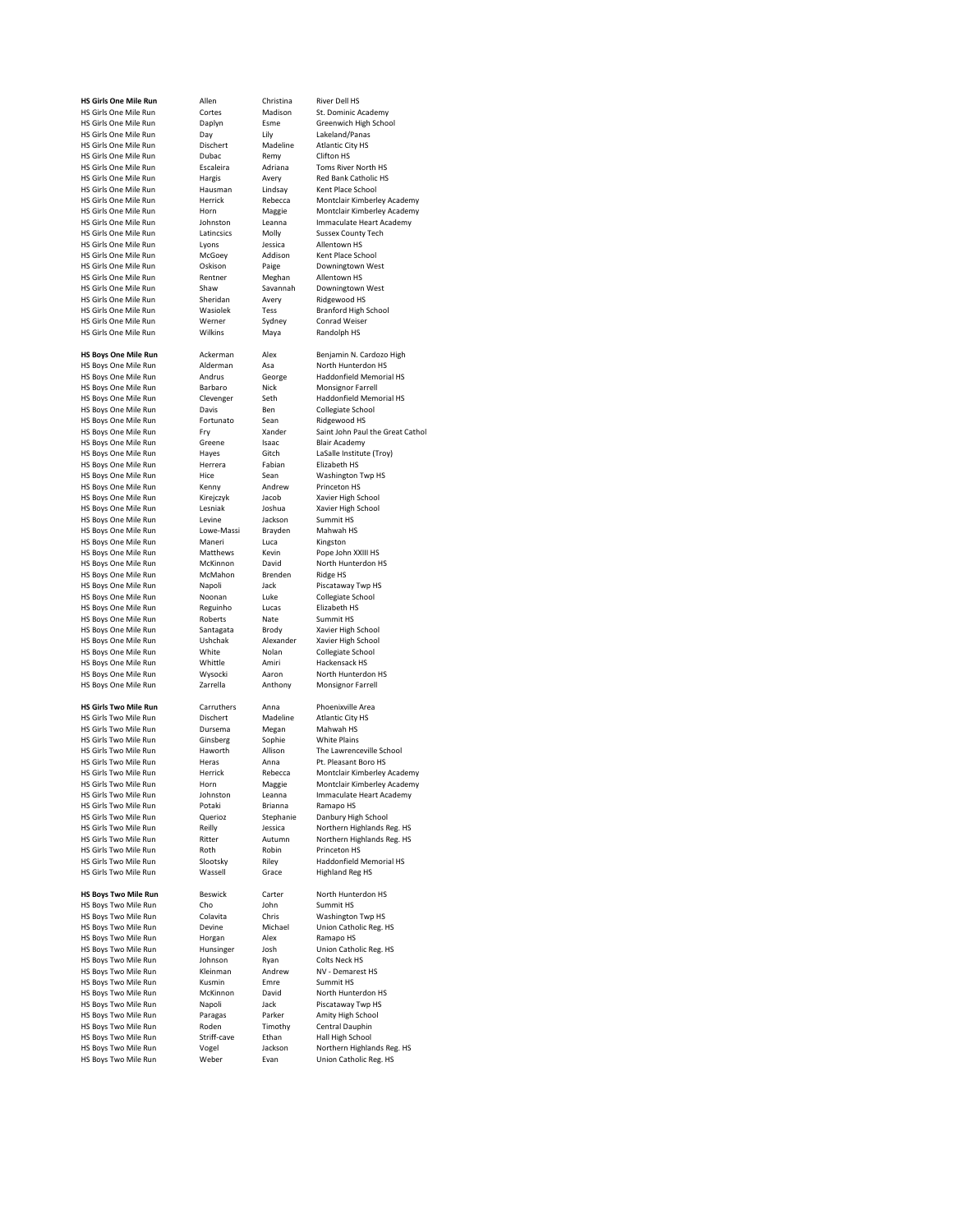HS Girls 55 Meter Hurdles Chin Anabella<br>
HS Girls 55 Meter Hurdles Christopher Azariah<br>
Christopher Azariah HS Girls 55 Meter Hurdles Evans Saniyah Burgan Saniyah Rahway HS Girls 55 Meter Hurdles Feeney HS Girls 55 Meter Hurdles Folawelwo Ayotunden<br>The Girls 55 Meter Hurdles Galasso Amanda HS Girls 55 Meter Hurdles Jenkins Sanai<br>
HS Girls 55 Meter Hurdles Johnson Tylyn HS Girls 55 Meter Hurdles Krishnan Anitra<br>Pedicis Stater Hurdles Malcarney Grace HS Girls 55 Meter Hurdles<br>
HS Girls 55 Meter Hurdles<br>
HS Girls 55 Meter Hurdles<br>
Matthews Niki HS Girls 55 Meter Hurdles Morante Macken:<br>HS Girls 55 Meter Hurdles Most Danielle HS Girls 55 Meter Hurdles Olson Elena<br>HS Girls 55 Meter Hurdles Pacini Olivia HS Girls 55 Meter Hurdles Rilveria Abree<br>
HS Girls 55 Meter Hurdles Robles Olivia HS Girls 55 Meter Hurdles Shipley Nyjae<br>HS Girls 55 Meter Hurdles Siracusa Nicolina HS Girls 55 Meter Hurdles Stephens Grace<br>HS Girls 55 Meter Hurdles Stephens Grace<br>HS Girls 55 Meter Hurdles Swindell Sofia HS Girls 55 Meter Hurdles

**HS Girls 55 Meter Hurdles** Adeyeye Grace Lakeland/Panas HS Girls 55 Meter Hurdles Adzakro Shalom Elizabeth HS HS Girls 55 Meter Hurdles and Bennett Belle Belle Northern Highlands Reg. HS<br>
HS Girls 55 Meter Hurdles Brodsky Hannah Ridgewood HS HS Girls 55 Meter Hurdles Brodsky Hannah Ridgewood HS<br>HS Girls 55 Meter Hurdles Burke Mackenzie Bergen County Tech HS Girls 55 Meter Hurdles Burke Mackenzie Bergen County Tech HS Girls 55 Meter Hurdles and Boro Burney Hurdles HS Shea Pt. Pleasant<br>HS Girls 55 Meter Hurdles Burke Shea Pt. Pleasant<br>HS Girls 55 Meter Hurdles Cahill Alexandra Ramapo HS HS Girls 55 Meter Hurdles Cahill Alexandra Ramapo HS<br>HS Girls 55 Meter Hurdles Cherry Nyla McDonogh School HS Girls 55 Meter Hurdles Cherry Nyla McDonogh School<br>HS Girls 55 Meter Hurdles Cherry Nyla McDonogh School<br>HS Girls 55 Meter Hurdles Chin Anabella Rancocas Valley Reg HS Christopher Azariah East Orange Campus<br>Codella Alessia Peddie School HS Girls 55 Meter Hurdles Codella Alessia Peddie School<br>HS Girls 55 Meter Hurdles Cole Sam Delsea Regional HS HS Girls 55 Meter Hurdles Cole Cole Sam Delsea Regional HS<br>HS Girls 55 Meter Hurdles Cole Sam Delsea Regional HS<br>HS Girls 55 Meter Hurdles Corbitt Kaelyn Bridgewater-Raritan HS HS Girls 55 Meter Hurdles Corbitt Kaelyn Bridgewater<br>HS Girls 55 Meter Hurdles Evans Saniyah Rahway HS Feeney Maegan Immaculate Heart Academy<br>Finley Frin Randolph HS HS Girls 55 Meter Hurdles Finley Erin Randolph HS<br>
HS Girls 55 Meter Hurdles Folawelwo Ayotunde Toms River North HS HS Girls 55 Meter Hurdles Galasso Amanda Mount Saint Dominic Academy Hopkins The Scotch Plains-Fanwood HS<br>
Jackson Ariyana Randolph HS<br>
Jefferies Abigail Archbishop Molloy HS Girls 55 Meter Hurdles Jackson Ariyana Randolph HS<br>
HS Girls 55 Meter Hurdles Jefferies Abigail Archbishop Molloy HS Girls 55 Meter Hurdles Jefferies Abigail Archbishop Molloy HS Girls 55 Meter Hurdles Johnson Tylyn Danbury High School HS Girls 55 Meter Hurdles Kegler Livsey Haddonfield Memorial HS HS Girls 55 Meter Hurdles Kotha Neha George School HS Girls 55 Meter Hurdles Kpodar Audrey Danbury High School<br>HS Girls 55 Meter Hurdles Krishnan Anitra Peddie School HS Girls 55 Meter Hurdles Malcarney Grace Haddonfield Memorial HS Marshall Janelle Winslow Township HS<br>Matter McKenzie Summit HS Matthews Miki Immaculate Heart Academy<br>Monroe Katherine Princeton HS HS Girls 55 Meter Hurdles Monroe Katherine Princeton H:<br>HS Girls 55 Meter Hurdles Morante Mackenzie Ramano HS Most Machenine Mannepolity<br>
Most Danielle Scotch Plains-Fanwood HS<br>
Olson Elena Ursuline School Pacini Clivia Danbury High School<br>Reinke Emma Ridgewood HS HS Girls 55 Meter Hurdles<br>
HS Girls 55 Meter Hurdles<br>
HS Girls 55 Meter Hurdles<br>
HS Girls 55 Meter Hurdles<br>
River and Abreeana River Dell HS HS Girls 55 Meter Hurdles and Robles Molivia Danbury High School<br>HS Girls 55 Meter Hurdles Salkowsky Olivia Immaculate Heart Act Salkowsky Olivia Immaculate Heart Academy<br>Shipley Nyjae Rahway HS HS Girls 55 Meter Hurdles Siracusa Nicolina St. Joseph by the Sea HS Girls 55 Meter Hurdles Smith Alisha Rahway HS The Lawrenceville School<br>St. Joseph by the Sea HS Girls 55 Meter Hurdles Trapanese Alexis St. Joseph by the Search of St. Joseph by the Search Search Search P<br>HS Girls 55 Meter Hurdles Turschmann Emily River Dell HS HS Girls 55 Meter Hurdles<br>
HS Girls 55 Meter Hurdles<br>
HS Girls 55 Meter Hurdles<br>
Valme Maisha Flizabeth HS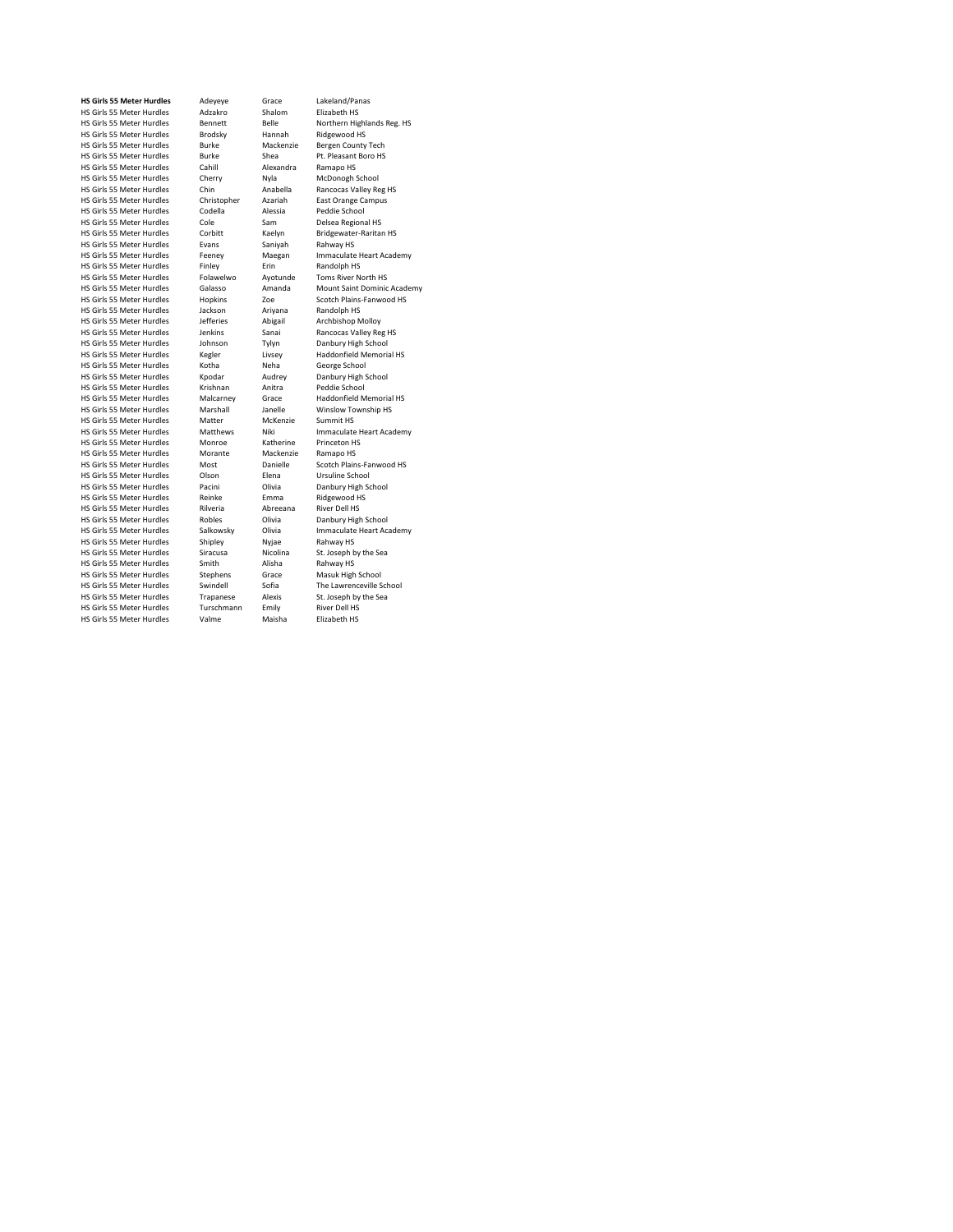HS Boys 55 Meter Hurdles Ly Ly Racine Ridgewood Racine Ridgewood Ridgewood Ridgewood Ridgewood Ridgewood Ridge<br>HS Boys 55 Meter Hurdles Maasik Evan HS Boys 55 Meter Hurdles (Quarterman Herbert Rancocas Valley Regnance HS Boys 55 Meter Hurdles Rayan HS Boys 55 Meter Hurdles

**HS Boys 55 Meter Hurdles** Agbessi Samuel Sterling HS<br>
HS Boys 55 Meter Hurdles Agwu Kenny Scotch Plair<br>
HS Boys 55 Meter Hurdles Allen Zach Summit HS Howser Bourning<br>
Hurdles Scotch Plains-Fanwood HS<br>
HS Summit HS HS Boys 55 Meter Hurdles Allen 2020<br>HS Boys 55 Meter Hurdles Allen 2020<br>HS Boys 55 Meter Hurdles Aponte Nailm Archbishop Stepinac HS Boys 55 Meter Hurdles Aponte Naiim Archbishop Stephen Stephen Archbishop Stephen<br>
HS Boys 55 Meter Hurdles Barrales Lucas Ridgewood HS HS Boys 55 Meter Hurdles Barrales Lucas Ridgewood HS<br>
HS Boys 55 Meter Hurdles Bilewu Fawaz University HS HS Boys 55 Meter Hurdles Bilewu Fawaz University HS HS Boys 55 Meter Hurdles Bovell Ayden St. Benedict<br>
HS Boys 55 Meter Hurdles Bunting James Summit HS HS Boys 55 Meter Hurdles Bunting James Summit HS HS Boys St Michael Boys Community Community Christian Fordham Preparation Christian Fordham Preparation Christan Fordham Preparation Christan Fordham Preparation Christan Fordham Preparation Christan Fordham Preparation Ch HS Boys 55 Meter Hurdles Case Kyle River Dell HS<br>
HS Boys 55 Meter Hurdles DeBerry Lamar Lackson Memorial HS HS Boys 55 Meter Hurdles DeBerry Jamar Jackson Memorial HS Boys 55 Meter Hurdles DeMarco Dexter Ridgewood HS HS Boys 35 Meter Hurdles<br>
HS Boys 55 Meter Hurdles<br>
HS Boys 55 Meter Hurdles<br>
HS Boys 55 Meter Hurdles<br>
Echevarria Alesi Atlantic City HS HS Boys 55 Meter Hurdles Echevarria Alesi Atlantic City HS<br>
HS Boys 55 Meter Hurdles Foster Gregory The Lawrenceville School HS Boys 55 Meter Hurdles Foster Gregory The Lawrenceville School and HS Boys 55 Meter Hurdles Gonzalez Frankie Valley Stream Central HS Boys 55 Meter Hurdles Gonzalez Frankie Valley Stream Central Space Central Central Central Operations Centr<br>HS Boys 55 Meter Hurdles Hooks Devin Delsea Regional HS HS Boys 55 Meter Hurdles Hooks Devin Delsea Regional HS<br>
HS Boys 55 Meter Hurdles Hopkins Ian Scotch Plains-Fanwood HS HS Boys 55 Meter Hurdles Hopkins Ian Scotch Plains-<br>IS Boys 55 Meter Hurdles Hyatt Matthew Randolph HS HS Boys 55 Meter Hurdles Hyatt Matthew Randolph HS<br>
HS Boys 55 Meter Hurdles King Adrian Hackensack HS HS Boys 55 Meter Hurdles Ming Adrian Hackensack H:<br>HS Boys 55 Meter Hurdles King Adrian Hackensack H:<br>HS Boys 55 Meter Hurdles Kitoye-Rufus Samuel University HS HS Boys 55 Meter Hurdles Kitoye-Rufus Samuel University HS<br>
HS Boys 55 Meter Hurdles Kossick Red Ridgewood HS HS Boys 55 Meter Hurdles Kossick Red Ridgewood HS HS Boys 55 Meter Hurdles Kriz Savid Bergen County Tech<br>
HS Boys 55 Meter Hurdles Lee Casey Bridgewater-Raritan HS HS Boys 55 Meter Hurdles Lee Casey Bridgewater-Raritan HS Boys 55 Meter Hurdles Lim Elliot NV - Demarest HS HS Boys 55 Meter Hurdles Lim Elliot NV - Demar<br>
HS Boys 55 Meter Hurdles Lopez Jaydin Rahway HS HS Boys 55 Meter Hurdles Lopez Jaydin Rahway HS<br>
HS Boys 55 Meter Hurdles Ly Racine Ridgewood HS<br>
HS Boys 55 Meter Hurdles Maasik Evan James I. O'Neill HS Boys 55 Meter Hurdles Maasik Evan James I. O'Neill HS Boys 55 Meter Hurdles Marshall Tracy Washington Types Shorter Hurdles Marshall Tracy Washington Types Shorter Hurdles Marshall Tracy Washington Types And HS Boys 55 Meter Hurdles HS Boys 55 Meter Hurdles Matthew Jamar Mount Vernon HS Boys 55 Meter Hurdles Matulonis Ryan Seton Hall Prep HS Boys 55 Meter Hurdles McClinton Darius Atlantic City HS<br>
HS Boys 55 Meter Hurdles Merilan Ditrisch Valley Stream Central HS Boys 55 Meter Hurdles Merilan Ditrisch Valley Stre<br>
HS Boys 55 Meter Hurdles Moses Kerdel Linden HS HS Boys 55 Meter Hurdles Moses Kerdel Linden HS<br>
HS Boys 55 Meter Hurdles Perdue Manny Deptford HS HS Boys 35 Meter Hurdles Marchael Control Control Control Deptford HS<br>HS Boys 55 Meter Hurdles Perdue Manny Deptford HS<br>HS Boys 55 Meter Hurdles Pizzimbono Lucca Collegiate School HS Boys 55 Meter Hurdles Pizzimbono Lucca<br>
HS Boys 55 Meter Hurdles Quarterman Herbert Rancocas Valley Reg HS Holden Hurdley Hurdles Control Hurdles Control Hurdles Rayan Nathaniel Scotch Plains-Fanwood HS<br>
Regalbuti John Southington High School HS Boys 55 Meter Hurdles<br>
HS Boys 55 Meter Hurdles<br>
HS Boys 55 Meter Hurdles<br>
Rodgers

George

Deptford HS HS Boys 55 Meter Hurdles Rodgers George Deptford HS<br>
HS Boys 55 Meter Hurdles Rodriguez Jayden North Star Academy HS Boys 55 Meter Hurdles Rodriguez Jayden North Star Academy Start Academy Start Academy Start Academy Start Academy Start Academy Start Academy Start Academy Start Academy Start Academy Start Academy Start Academy Start A HS Boys 55 Meter Hurdles Roesch Paul George School Paul George School Paul George School Paul George School Paul George School Paul George School Paul George School Paul George School Paul George School Paul George School HS Boys 55 Meter Hurdles Salmon John Neptune HS<br>
HS Boys 55 Meter Hurdles Scott Cameron Asbury Park HS HS Boys 55 Meter Hurdles Scott Cameron Asbury Park HS HS Boys 55 Meter Hurdles Moort Christopher MV - Demare<br>HS Boys 55 Meter Hurdles Short Christopher NV - Demare<br>HS Boys 55 Meter Hurdles Singh Gursharan Deptford HS HS Boys 55 Meter Hurdles Singh Gursharan Deptford HS<br>
HS Boys 55 Meter Hurdles Sorenson Lincoln NV - Demarest HS HS Boys 55 Meter Hurdles Sorenson Lincoln NV - Demarest HS<br>
HS Boys 55 Meter Hurdles Thompson Zandray Jackson Memorial HS HS Boys 55 Meter Hurdles Thompson Zandray Jackson Memor<br>
HS Boys 55 Meter Hurdles Trammell Chad St. Peter's Prep HS Boys 55 Meter Hurdles Trammell Chad St. Peter's Pre<br>
HS Boys 55 Meter Hurdles Uthavasoorivan Arun University HS HS Boys 55 Meter Hurdles Uthayasooriyan Arun University HS HS Boys 55 Meter Hurdles Weinberg Max River Dell HS HS Boys 55 Meter Hurdles Wesley Malachi Egg Harbor Ty<br>HS Boys 55 Meter Hurdles Woobey Mark University HS HS Boys 55 Meter Hurdles Woobey Mark University HS Boys 55 Meter Hurdles Wynn-Bouie Tamar Rahway HS HS Boys 55 Meter Hurdles Mynn-Bouie Tamar Rahway HS<br>
HS Boys 55 Meter Hurdles Yitzchak Eloha-Karmiel Archbishop Stepinac HS Boys 55 Meter Hurdles Yitzchak Eloha-Karmiel Archbishop Steps Archbishop Stepsing Carro Eloha-Karmiel Archbishop Stepsinac Hotel Archbishop Stepsinac Carro Eloha-Karmiel Archbishop Stepsinac Renault Archbishop Stepsinac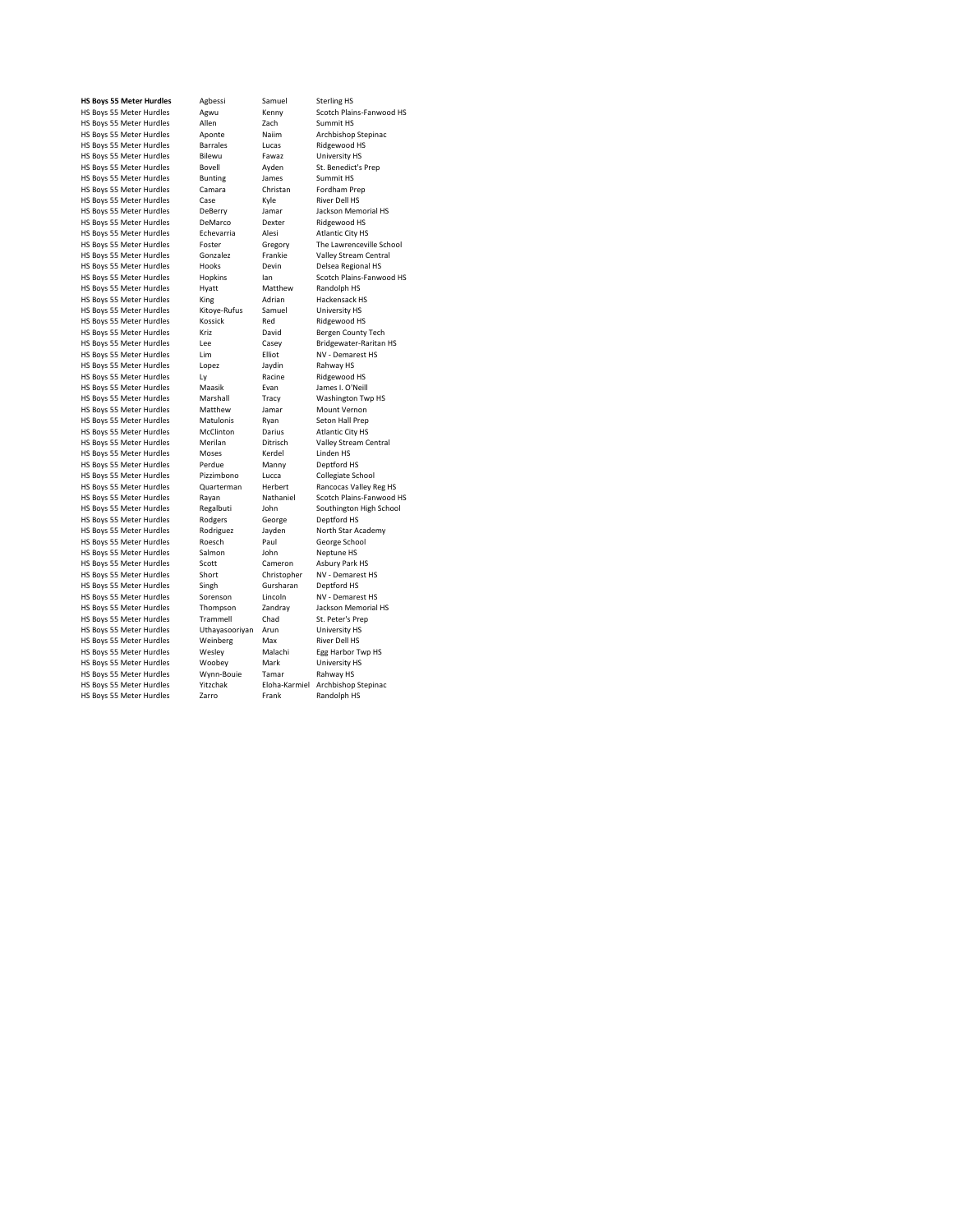| HS Girls 4x200 Meter Relay | А | Sachem East"SACE           |
|----------------------------|---|----------------------------|
| HS Girls 4x200 Meter Relay | Α | Saint Anthony's"SA         |
| HS Girls 4x200 Meter Relay | А | Mount Saint Dominic Acade  |
| HS Girls 4x200 Meter Relay | Α | Piscataway Twp HS"3414     |
| HS Girls 4x200 Meter Relay | Α | Rancocas Valley Reg HS"44: |
| HS Girls 4x200 Meter Relay | А | Summit HS"2217             |
| HS Girls 4x200 Meter Relay | А | Pt. Pleasant Boro HS"4220  |
| HS Girls 4x200 Meter Relay | A | Paul Robeson Campus High   |
| HS Girls 4x200 Meter Relav | А | Ridgewood HS"1416          |
| HS Girls 4x200 Meter Relay | Α | Immaculate Heart Academy   |
| HS Girls 4x200 Meter Relay | Α | St. Joseph by the Sea"STBS |
| HS Girls 4x200 Meter Relay | А | Elizabeth HS"246           |
| HS Girls 4x200 Meter Relay | Α | New Rochelle"NewRo         |
| HS Girls 4x200 Meter Relay | А | Pascack Valley HS"1314     |
| HS Girls 4x200 Meter Relay | A | Rahway HS"2216             |
| HS Girls 4x200 Meter Relav | Α | North Star Academy"2121    |
| HS Girls 4x200 Meter Relay | А | Winslow Township HS"448    |
| HS Girls 4x200 Meter Relay | А | Ramapo HS"1316             |
| HS Girls 4x200 Meter Relay | A | Lakeland/Panas"LKLND       |
| HS Girls 4x200 Meter Relav | А | Scotch Plains-Fanwood HS"  |
| HS Girls 4x200 Meter Relay | Α | West Orange HS"2417        |
|                            | Α | Ursuline School"URSUL      |
| HS Girls 4x200 Meter Relay |   |                            |
| HS Girls 4x200 Meter Relay | Α | Classical High School"CLAS |
|                            |   |                            |
| HS Boys 4x200 Meter Relay  | А | Roselle Catholic HS"5119   |
| HS Boys 4x200 Meter Relay  | Α | Amity High School"AMITY    |
| HS Boys 4x200 Meter Relay  | Α | Bergen County Tech"131     |
| HS Boys 4x200 Meter Relay  | Α | Elmont Memorial"ELMO       |
| HS Boys 4x200 Meter Relay  | А | St. John the Baptist"SJB   |
| HS Boys 4x200 Meter Relay  | Α | Delsea Regional HS"437     |
| HS Boys 4x200 Meter Relay  | А | River Dell HS"1218         |
| HS Boys 4x200 Meter Relay  | Α | Middletown"MDTHS           |
| HS Boys 4x200 Meter Relay  | Α | Mount Vernon"MTVRN         |
| HS Boys 4x200 Meter Relay  | Α | Montclair HS"2410          |
| HS Boys 4x200 Meter Relay  | Α | Xavier High School"XAV     |
| HS Boys 4x200 Meter Relay  | А | Jackson Memorial HS"4410   |
| HS Boys 4x200 Meter Relay  | Α | Hudson Catholic HS"519     |
| HS Boys 4x200 Meter Relay  | Α |                            |
|                            |   | St. Benedict's Prep"SBP    |
| HS Boys 4x200 Meter Relay  | А | Asbury Park HS"322         |
| HS Boys 4x200 Meter Relay  | A | Valley Stream Central"VSC  |
| HS Boys 4x200 Meter Relay  | Α | Rancocas Valley Reg HS"44: |
| HS Boys 4x200 Meter Relay  | А | Iona Preparatory School"IO |
| HS Boys 4x200 Meter Relay  | Α | Danbury High School"DAN    |
| HS Boys 4x200 Meter Relay  | Α | Summit HS"2217             |
| HS Boys 4x200 Meter Relay  | Α | Deptford HS"4210           |
| HS Boys 4x200 Meter Relay  | Α | Linden HS"248              |
| HS Boys 4x200 Meter Relay  | А | Washington Twp HS"4422     |
| HS Boys 4x200 Meter Relay  | Α | Seton Hall Prep"5120       |
|                            |   |                            |
| HS Girls 4x400 Meter Relay | Α | Ramapo HS"1316             |
| HS Girls 4x400 Meter Relay | A | Scotch Plains-Fanwood HS"  |
| HS Girls 4x400 Meter Relay | Α | West Orange HS"2417        |
| HS Girls 4x400 Meter Relay | А | Classical High School"CLAS |
| HS Girls 4x400 Meter Relay | Α | Northern Highlands Reg. HS |
| HS Girls 4x400 Meter Relay | Α | Nanuet"NNUET               |
| HS Girls 4x400 Meter Relav | Α | Montclair HS"2410          |
|                            | А |                            |
| HS Girls 4x400 Meter Relay |   | Archbishop Molloy"AM       |
| HS Girls 4x400 Meter Relay | Α | Pt. Pleasant Boro HS"4220  |
| HS Girls 4x400 Meter Relay | Α | Pope John XXIII HS"5117    |
| HS Girls 4x400 Meter Relay | А | St. Joseph by the Sea"STBS |
|                            |   |                            |
| HS Boys 4x400 Meter Relay  | А | Classical High School"CLAS |
| HS Boys 4x400 Meter Relay  | А | Newburgh Free Academy"N    |
| HS Boys 4x400 Meter Relay  | А | Atlantic City HS"442       |
| HS Boys 4x400 Meter Relay  | А | Ridgewood HS"1416          |
| HS Boys 4x400 Meter Relay  | А | NV - Demarest HS"1312      |
| HS Boys 4x400 Meter Relay  | А | Deptford HS"4210           |
| HS Boys 4x400 Meter Relay  | А | Seton Hall Prep"5120       |
| HS Boys 4x400 Meter Relay  | А | Colonie"CCNTR              |
| HS Boys 4x400 Meter Relay  | А | Amity High School"AMITY    |
|                            |   |                            |
| HS Boys 4x400 Meter Relay  | А | Bergen County Tech"131     |
| HS Boys 4x400 Meter Relay  | А | Randolph HS"2414           |
| HS Boys 4x400 Meter Relay  | A | Westbury"WURY              |
| HS Boys 4x400 Meter Relay  | Α | Mount Vernon"MTVRN         |
| HS Boys 4x400 Meter Relay  | А | Jackson Memorial HS"4410   |
| HS Boys 4x400 Meter Relay  | Α | St. Benedict's Prep"SBP    |

A Sachem East"SACE A Saint Anthony's"SA A Mount Saint Dominic Academy"5113<br>A Piscataway Twp H5"3414 A Piscataway Twp HS"3414 A Rancocas Valley Reg HS"4415 A<br>
A<br>
A<br>
A<br>
Pt. Pleasant Boro<br>
Paul Robeson Can<br>
Paul Robeson Can A Pt. Pleasant Boro HS"4220 A Paul Robeson Campus High"PROB A Ridgewood HS"1416<br>A Ridgewood HS"1416<br>Mmaculate Heart Ac A Immaculate Heart Academy"5111<br>A St. Joseph by the Sea"STBS A St. Joseph by the Sea"STBS<br>A Elizabeth HS"246 A<br>
A<br>
Elizabeth HS"246<br>
New Rochelle "New A New Rochelle"NewRo<br>A Pascack Valley HS"13 A Pascack Valley HS"1314<br>A Rahway HS"2216<br>A North Star Academy"21. Rahway HS"2216 A North Star Academy"2121 A Winslow Township HS"448<br>A Ramapo HS"1316<br>A Lakeland/Panas"LKLND Ramapo HS"1316 A<br>
A<br>
A<br>
A<br>
Scotch Plains-Fanwood<br>
West Orange HS<sup>11</sup>2417 A Scotch Plains-Fanwood HS"2312 A West Orange HS"2417 A Ursuline School"URSUL<br>A Classical High School"Cl Classical High School"CLAS A Roselle Catholic HS"5119<br>A Amity High School"AMITY A Amity High School"AMITY A Bergen County Tech"131 A<br>
A<br>
Elmont Memorial"ELMO<br>
A<br>
A<br>
A<br>
Oelsea Regional HS"437 St. John the Baptist"SJB A Delsea Regional HS"437<br>A Delsea Regional HS"437<br>River Dell HS"1218 A River Dell HS"1218<br>A River Dell HS"1218<br>A Middletown"MDTH A Middletown"MDTHS<br>A Mount Vernon"MTVF<br>A Montclair HS"2410 A Mount Vernon"MTVRN A<br>
A<br>
Montclair HS"2410<br>
A<br>
A<br>
Jackson Memorial H A Xavier High School"XAV A Jackson Memorial HS"4410<br>A Hudson Catholic HS"519 A<br>
A<br>
A<br>
A<br>
St. Benedict's Prep"SBP<br>
A<br>
Asbury Park HS"322 St. Benedict's Prep"SBP A<br>
A A A A A Valley Stream Central<br>
A Valley Stream Central A Valley Stream Central"VSC<br>A Rancocas Valley Reg HS"44 A Rancocas Valley Reg HS"4415<br>A Iona Preparatory School"IONP<br>A Danbury High School"DAN A Iona Preparatory School"IONP A Danbury High School"DAN A<br>A<br>A<br>Deptford HS"2217 Deptford HS"4210 A<br>
A<br>
A<br>
A<br>
Containing Machine Townships Containing Machine<br>
Seton Hall Prep Washington Twp HS"4422 Seton Hall Prep"5120 A Ramapo HS"1316<br>A Scotch Plains-Fany A Scotch Plains-Fanwood HS"2312 A West Orange HS"2417 A Classical High School"CLAS<br>A Classical High School"CLAS<br>A Northern Highlands Reg. H: A Northern Highlands Reg. HS"1311<br>A Nanuet"NNUET A Nanuet"NNUET<br>A Montclair HS"24<br>A Archbishop Mol Montclair HS"2410 A A Archbishop Molloy"AM<br>A Pt. Pleasant Boro HS"42 A Pt. Pleasant Boro HS"4220<br>A Pope John XXIII HS"5117 A Pope John XXIII HS"5117<br>A St. Joseph by the Sea"STE St. Joseph by the Sea"STBS A Classical High School"CLAS<br>A Newburgh Free Academy"N A Newburgh Free Academy"NFA<br>
Atlantic City HS"442<br>
A Ridgewood HS"1416 Atlantic City HS"442 A Ridgewood HS"1416<br>A Ridgewood HS"1416<br>A Deptford HS"120<br>A Deptford HS"1210 NV - Demarest HS"1312 Deptford HS"4210 A<br>
A<br>
A<br>
Seton Hall Prep"5120<br>
A<br>
Colonie"CCNTR A Colonie"CCNTR<br>A Amity High Scho Amity High School"AMITY A Bergen County Tech"131<br>A Randolph HS"2414 A Randolph HS"2414<br>A Westbury"WURY Westbury"WURY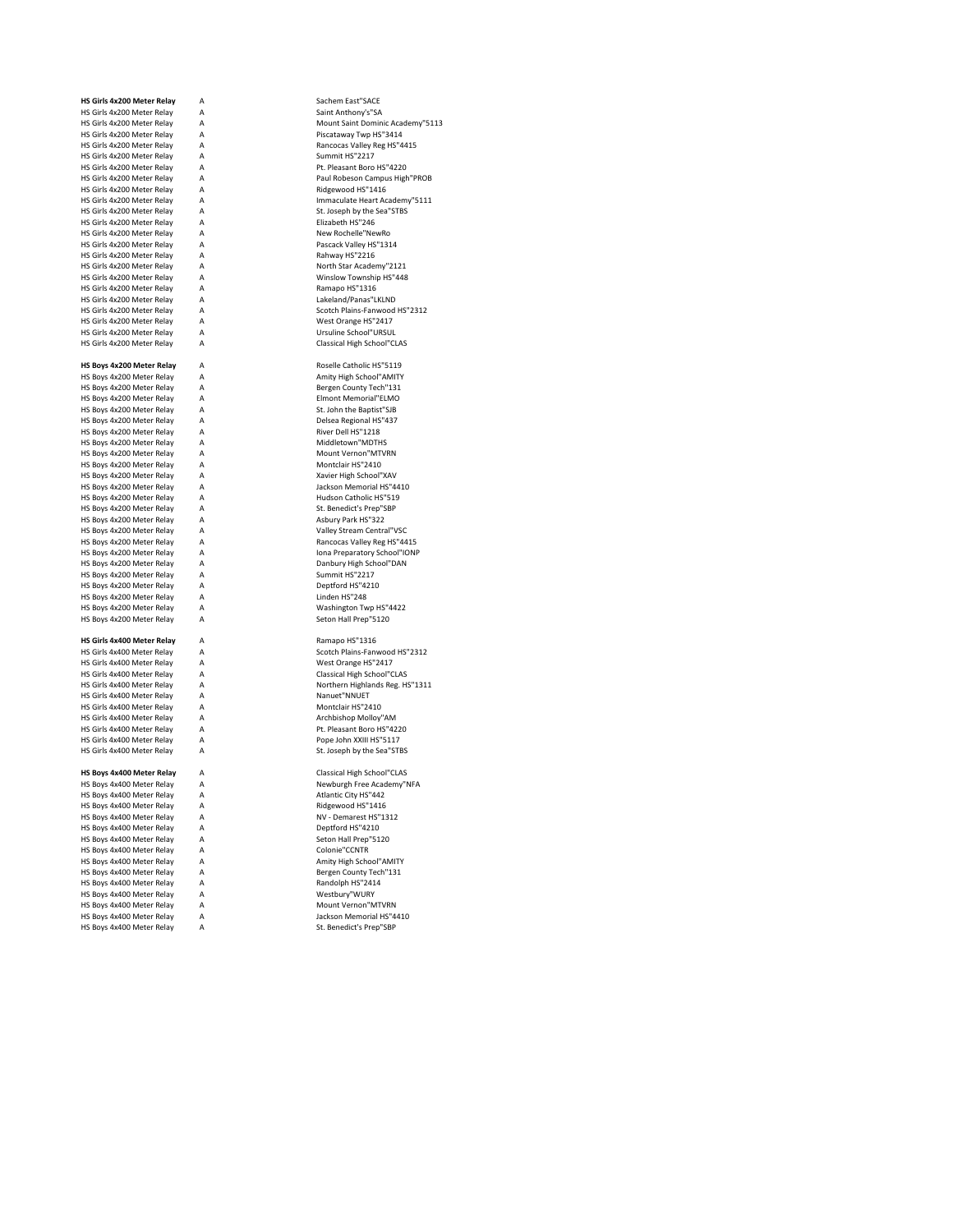| HS Girls 4x800 Meter Relay            | A | Tappan Zee"TAPPN               |
|---------------------------------------|---|--------------------------------|
| HS Girls 4x800 Meter Relay            | A | Pope John XXIII HS"5117        |
| HS Girls 4x800 Meter Relay            | A | Winslow Township HS"448        |
| HS Girls 4x800 Meter Relay            | A | Shenendehowa"SHENE             |
| HS Girls 4x800 Meter Relay            | A | St. Joseph by the Sea"STBS     |
| HS Girls 4x800 Meter Relay            | A | Ursuline School"URSUL          |
| HS Girls 4x800 Meter Relay            | A | Union Catholic Reg. HS"5124    |
| HS Girls 4x800 Meter Relay            | A | Ridgefield High School"RIDG    |
| HS Girls 4x800 Meter Relay            | A | Ridge HS"3214                  |
| HS Girls 4x800 Meter Relay            | A | River Dell HS"1218             |
| HS Girls 4x800 Meter Relay            | А | Ramapo HS"1316                 |
| HS Girls 4x800 Meter Relay            | A | Summit HS"2217                 |
| HS Girls 4x800 Meter Relay            | A | New Rochelle"NewRo             |
|                                       |   |                                |
| HS Boys 4x800 Meter Relay             | A | Elizabeth HS"246               |
| HS Boys 4x800 Meter Relay             | A | Fordham Prep"FRDP              |
| HS Boys 4x800 Meter Relay             | A | Monsignor Farrell"MF           |
| HS Boys 4x800 Meter Relay             | A | Iona Preparatory School"IONP   |
| HS Boys 4x800 Meter Relay             | A | Hackensack HS"147              |
| HS Boys 4x800 Meter Relay             | A | Summit HS"2217                 |
| HS Boys 4x800 Meter Relay             | A | Ramapo HS"1316                 |
| HS Boys 4x800 Meter Relay             | A | Ridgefield High School"RIDG    |
| HS Boys 4x800 Meter Relay             | A | Nyack"NYACK                    |
| HS Boys 4x800 Meter Relay             | A | Ridge HS"3214                  |
| HS Boys 4x800 Meter Relay             | A | River Dell HS"1218             |
| HS Boys 4x800 Meter Relay             | A | Union Catholic Reg. HS"5124    |
| HS Boys 4x800 Meter Relay             | A | Saint Anthony's"SA             |
| HS Boys 4x800 Meter Relay             | A | North Hunterdon HS"3315        |
| HS Boys 4x800 Meter Relay             | А | Seton Hall Prep"5120           |
|                                       |   |                                |
| <b>HS Boys Distance Medley Relay</b>  | А | Pearl River"PEARL              |
| HS Boys Distance Medley Relay         | A | Collegiate School"COLL         |
| HS Boys Distance Medley Relay         | A | Danbury High School"DAN        |
| HS Boys Distance Medley Relay         | A | Monsignor Farrell"MF           |
| HS Boys Distance Medley Relay         | A | Ridgewood HS"1416              |
| HS Boys Distance Medley Relay         | A | Hackensack HS"147              |
| HS Boys Distance Medley Relay         | A | Iona Preparatory School"IONP   |
| HS Boys Distance Medley Relay         | A | Tappan Zee"TAPPN               |
| HS Boys Distance Medley Relay         | A | Bridgewater-Raritan HS"341     |
|                                       |   |                                |
| <b>HS Girls Distance Medley Relay</b> | A | Kent Place School"528          |
| HS Girls Distance Medley Relay        | A | Ramapo HS"1316                 |
| HS Girls Distance Medley Relay        | A | Summit HS"2217                 |
| HS Girls Distance Medley Relay        | A | The Lawrenceville School"LPrep |
| HS Girls Distance Medley Relay        | A | Red Bank Catholic HS"6111      |
| HS Girls Distance Medley Relay        | A | Bridgewater-Raritan HS"341     |
| HS Girls Distance Medley Relay        | A | Ursuline School"URSUL          |
| HS Girls Distance Medley Relay        | A | Ridgewood HS"1416              |
| HS Girls Distance Medley Relay        | A | Union Catholic Reg. HS"5124    |
| HS Girls Distance Medley Relay        | A | Colts Neck HS"313              |

Kent Place School"528 Hold Distance Medicine Ramapo HS"1316<br>Summit HS"2217 HS Girls Distance Medley Relay A Ridgefield High School"RIDG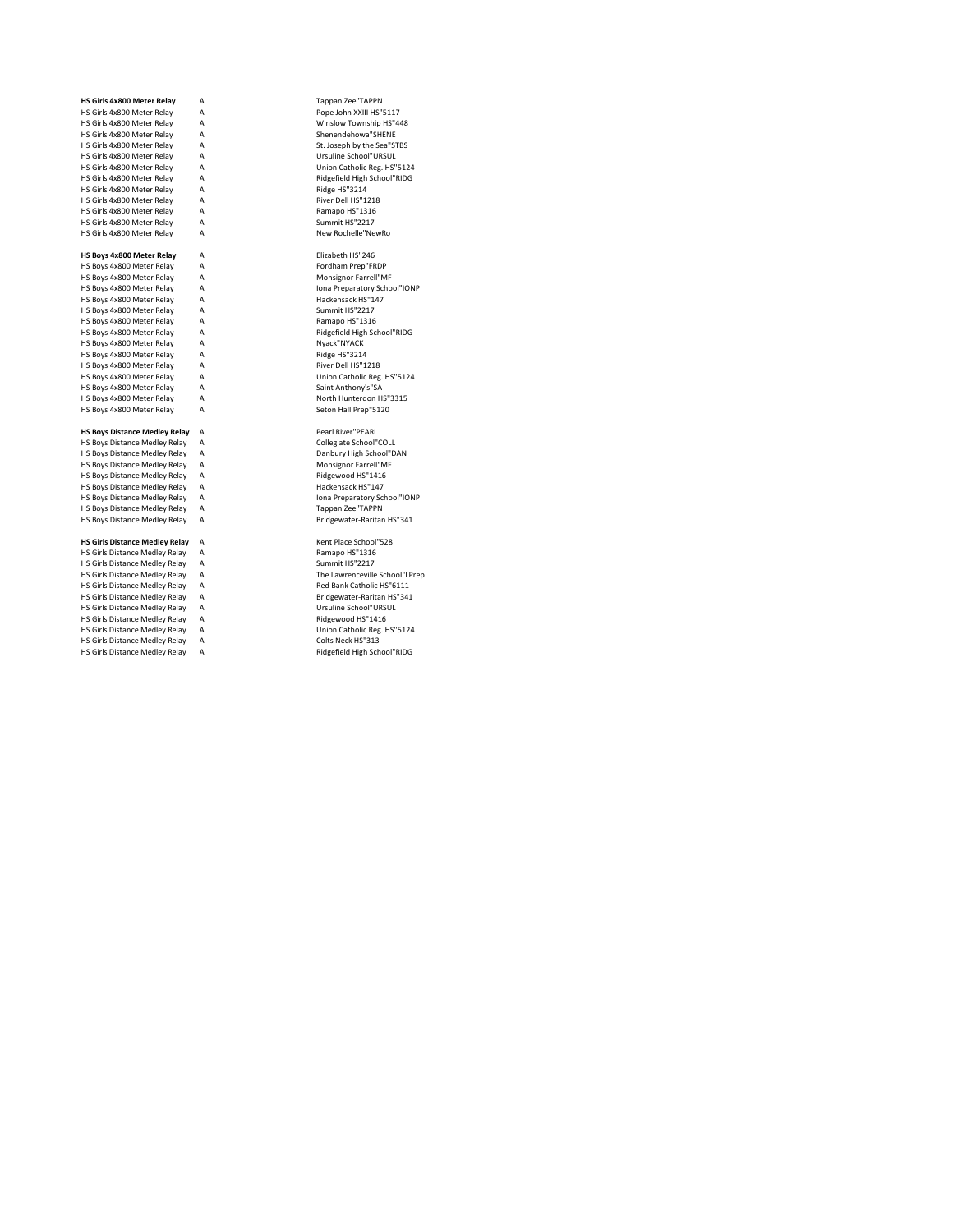| <b>HS Girls High Jump</b>   | Adams          | Kourtney  | West Orange HS                       |
|-----------------------------|----------------|-----------|--------------------------------------|
| HS Girls High Jump          | Ball           | Abigail   | Amity High School                    |
| HS Girls High Jump          | Cherry         | Nyla      | McDonogh School                      |
| HS Girls High Jump          | <b>Fvans</b>   | Saniyah   | Rahway HS                            |
| HS Girls High Jump          | Fortuna        | Emma      | Toms River North HS                  |
| HS Girls High Jump          | Frazier        | Faith     | <b>Sterling HS</b>                   |
| HS Girls High Jump          | Gorman         | Ashleigh  | Ramsey HS                            |
| HS Girls High Jump          | Haray          | Gretchen  | NV - Demarest HS                     |
| HS Girls High Jump          | Howard         | Asia      | Rahway HS                            |
| HS Girls High Jump          | Logan          | Jenovia   | <b>Sterling HS</b>                   |
| HS Girls High Jump          | Okonkwo        | Victoria  | <b>Bayonne HS</b>                    |
| HS Girls High Jump          | Patruno        | Isabella  | <b>Sterling HS</b>                   |
|                             |                |           |                                      |
| HS Girls High Jump          | Ruvo           | Leia      | High Point Reg. HS                   |
| HS Girls High Jump          | Tom            | Abby      | Ramsey HS                            |
|                             |                |           |                                      |
| <b>HS Boys High Jump</b>    | Alvarez        | Nate      | Archbishop Stepinac                  |
| HS Boys High Jump           | Burton         | Darren    | Seton Hall Prep                      |
| HS Boys High Jump           | Elkhouly       | Adam      | Jackson Memorial HS                  |
| <b>HS Boys High Jump</b>    | Fogg           | Ahmad     | Egg Harbor Twp HS                    |
| HS Boys High Jump           | Gibson         | Isiah     | Linden <sub>HS</sub>                 |
| HS Boys High Jump           | Godbolt        | David     | Rancocas Valley Reg HS               |
| HS Boys High Jump           | Green          | Landers   | St. Peter's Prep                     |
| HS Boys High Jump           | Irwin          | Aidan     | Hendrick Hudson                      |
| HS Boys High Jump           | Madison        | Zach      | Northern Highlands Reg. HS           |
|                             |                |           | Pascack Hills HS                     |
| HS Boys High Jump           | Mandler        | Ben       |                                      |
| HS Boys High Jump           | Moses          | Kerdel    | Linden HS                            |
| HS Boys High Jump           | Samuel         | Rahim     | West Orange HS                       |
| HS Boys High Jump           | Watkins        | Reece     | Seton Hall Prep                      |
| HS Boys High Jump           | Wilson         | Jakaii    | Rahway HS                            |
| HS Boys High Jump           | Youyou         | Wendell   | Amity High School                    |
|                             |                |           |                                      |
| <b>HS Boys Triple Jump</b>  | Alvarez        | Nate      | Archbishop Stepinac                  |
| HS Boys Triple Jump         | Attali         | Jack      | NV - Demarest HS                     |
| HS Boys Triple Jump         | Barber         | Samir     | Rancocas Valley Reg HS               |
| HS Boys Triple Jump         | Bodnar         | Josh      | Randolph HS                          |
|                             |                |           |                                      |
| HS Boys Triple Jump         | DeBerry        | Jamar     | Jackson Memorial HS                  |
| HS Boys Triple Jump         | Donahoe        | Jack      | Archbishop Stepinac                  |
| <b>HS Boys Triple Jump</b>  | Dwyer          | Heru      | Piscataway Twp HS                    |
| HS Boys Triple Jump         | Foster         | Gregory   | The Lawrenceville School             |
| HS Boys Triple Jump         | Griffin        | Amaury    | Hopewell Valley HS                   |
| <b>HS Boys Triple Jump</b>  | Hamilton       | Kaden     | The Lawrenceville School             |
| HS Boys Triple Jump         | King           | Adrian    | Hackensack HS                        |
| HS Boys Triple Jump         | Kobylski       | James     | North Hunterdon HS                   |
| HS Boys Triple Jump         | Kossick        | Red       | Ridgewood HS                         |
| HS Boys Triple Jump         | Lopez          | Jaydin    | Rahway HS                            |
| HS Boys Triple Jump         | Lutz           | Ethan     | North Hunterdon HS                   |
|                             |                | Ben       |                                      |
| HS Boys Triple Jump         | Marley<br>Park | Paul      | Iona Preparatory School<br>Manhasset |
| HS Boys Triple Jump         |                |           |                                      |
| HS Boys Triple Jump         | Przygoda       | Patrick   | Collegiate School                    |
| HS Boys Triple Jump         | Quallen        | Sawyer    | Princeton HS                         |
| HS Boys Triple Jump         | Scott          | Cameron   | Asbury Park HS                       |
| HS Boys Triple Jump         | Shevchenko     | Alex      | Ridgewood HS                         |
| HS Boys Triple Jump         | Storz          | Nathan    | <b>Emerson HS</b>                    |
| HS Boys Triple Jump         | Tandler        | Andrew    | NV - Demarest HS                     |
| <b>HS Boys Triple Jump</b>  | Watson         | Vuswe     | Archbishop Stepinac                  |
| <b>HS Boys Triple Jump</b>  | Welwin         | Eric      | Archbishop Stepinac                  |
|                             |                |           |                                      |
| <b>HS Girls Triple Jump</b> | Rall           | Abigail   | Amity High School                    |
| HS Girls Triple Jump        | Bonn           | Alexandra | Union Catholic Reg. HS               |
|                             | Cahill         | Alexandra |                                      |
| HS Girls Triple Jump        |                |           | Ramapo HS                            |
| HS Girls Triple Jump        | Cowan          | Olivia    | St. Joseph by the Sea                |
| HS Girls Triple Jump        | Dalv           | Linda     | Lakeland/Panas                       |
| HS Girls Triple Jump        | Daniello       | Georgiana | Waldwick HS                          |
| <b>HS Girls Triple Jump</b> | Edoro          | Jackie    | Classical High School                |
| HS Girls Triple Jump        | Folawelwo      | Ayotunde  | Toms River North HS                  |
| HS Girls Triple Jump        | James          | Jordan    | Winslow Township HS                  |
| HS Girls Triple Jump        | Johnson        | McKenzie  | Union Catholic Reg. HS               |
| HS Girls Triple Jump        | Logan          | Jenovia   | <b>Sterling HS</b>                   |
| HS Girls Triple Jump        | Malave         | Lia       | Toms River North HS                  |
| HS Girls Triple Jump        | Martino        | Kayla     | Ramsey HS                            |
| HS Girls Triple Jump        | Matthews       | Niki      | Immaculate Heart Academy             |
| HS Girls Triple Jump        |                |           | Waldwick HS                          |
|                             | Mironenko      | Kiley     |                                      |
| HS Girls Triple Jump        | Peterson       | Alivia    | Rahway HS                            |
| HS Girls Triple Jump        | Romero         | Abby      | Immaculate Heart Academy             |
| HS Girls Triple Jump        | Ruvo           | Leia      | High Point Reg. HS                   |
| HS Girls Triple Jump        | Scarlett       | Ka-Deen   | Elizabeth HS                         |
| HS Girls Triple Jump        | Schoenberg     | Marisa    | <b>River Dell HS</b>                 |
| HS Girls Triple Jump        | Scott          | Rhianna   | The Lawrenceville School             |
| HS Girls Triple Jump        | Swale          | Hannah    | Allentown HS                         |
| HS Girls Triple Jump        | Tozduman       | Julia     | Lyndhurst HS                         |
| HS Girls Triple Jump        | Turschmann     | Emily     | <b>River Dell HS</b>                 |
|                             |                |           |                                      |
| HS Girls Triple Jump        | Valme          | Maisha    | Elizabeth HS                         |
| HS Girls Triple Jump        | Young          | Anaya     | Rancocas Valley Reg HS               |
|                             |                |           |                                      |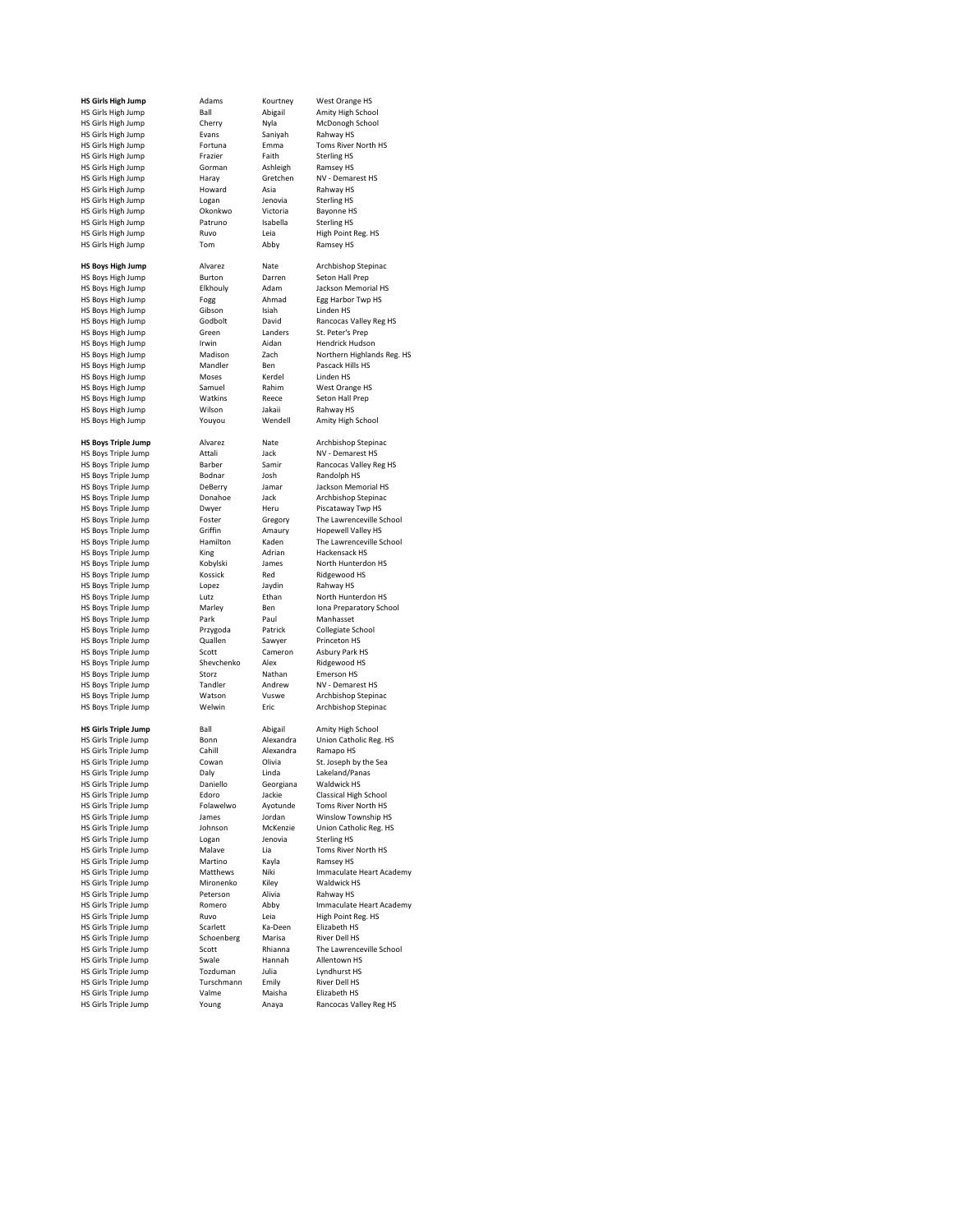HS Boys Long Jump Bergman Jensen<br>
HS Boys Long Jump Billinger Ty'Jon HS Boys Long Jump Burton Darren Burton Darren Burton Darren Burton Burton Barnen Burton Burton Burton Burton B<br>HS Boys Long Jump Cooper Noah HS Boys Long Jump Doron Sean<br>
HS Boys Long Jump<br>
Dwyer Heru HS Boys Long Jump Gong Tyler<br>
HS Boys Long Jump Hamilton Kaden HS Boys Long Jump Stalker Shaun<br>HS Boys Long Jump Storz Nathan HS Boys Long Jump Watkins Reet<br>
HS Boys Long Jump Welwin Fric HS Boys Long Jump HS Girls Long Jump Beck Bayden<br>
HS Girls Long Jump Bonn Bonn Alexandra HS Girls Long Jump Cherry Nyla<br>
HS Girls Long Jump Cledera Crysttal HS Girls Long Jump **Dengler** Krista<br>
HS Girls Long Jump **Dengler** Krista<br>
HS Girls Long Jump **Feeney** Maegan HS Girls Long Jump Folawelwo Ayotunde HS Girls Long Jump Folawelwo Ayotunde Toms River North HS Girls And HS Girls And HS Girls And HS Girls And HS Girls And HS Girls And HS Girls And HS Girls And HS Girls And HS Girls And HS Girls Long Jump Grace Olivia<br>
HS Girls Long Jump James Jordan HS Girls Long Jump<br>HS Girls Long Jump HS Girls Long Jump Krishnan Anitra Peddie School HS Girls Long Jump<br>
HS Girls Long Jump<br>
HS Girls Long Jump<br>
Malave Lia HS Girls Long Jump Martino Kayla<br>
HS Girls Long Jump Matthews Niki HS Girls Long Jump Metaxas Ada<br>
HS Girls Long Jump Mikros Katelyn HS Girls Long Jump Ricco Bissic<br>
HS Girls Long Jump Romero Abby HS Girls Long Jump Schoenberg Marisa<br>
HS Girls Long Jump Scott Rhianna HS Girls Long Jump HS Girls Long Jump **Williams** Kimberleigh Danbury High School<br>HS Girls Long Jump Young Anaya Rancocas Valley Reg

**HS Boys Long Jump** Ayala Dontaye Asbury Park HS Hergens Horstein Construction<br>Billinger Ty'Jon Amityville Memorial<br>Burton Darren Seton Hall Prep HS Boys Long Jump Cooper Noah Union Catholic Reg. HS Holland Holland Jump DeBerry Jamar Jackson Memorial HS<br>Doron Sean Amity High School Morthalth Heru Piscataway Twp HS Piscataway Twp HS<br>Pogg Mahmad Egg Harbor Twp HS HS Boys Long Jump For Form Form and Form Twp H<br>
HS Boys Long Jump Form Form Ahmad Form Form HS Roys Long Jump Glass Michael NV - Demarest HS HS Boys Long Jump Glass Michael NV - Demarest HS<br>
HS Boys Long Jump Gong Tyler Collegiate School Hamilton Kaden The Lawrenceville School<br>
King Adrian Hackensack HS HS Boys Long Jump King Adrian Hackensack HS HS Boys Long Jump Kobylski James North Hunterdon HS HS Boys Long Jump Laney Zaon Rahway HS Boys Long Jump Louis Venson Amityville Memorial HS Boys Long Jump Louis The Menson Amityville Memorial<br>
HS Boys Long Jump Lutz Ethan North Hunterdon HS HS Boys Long Jump Lutz Lutz Ethan North Hunterdon HS Boys Long Jump Ltd Mountain Zack Vernon Twp HS HS Boys Long Jump **Mountain** Zack Vernon Twp HS<br>
HS Boys Long Jump **Mountain** Liam **MV** - Demarest HS HS Boys Long Jump Paneque Liam NV - Demarest HS HS Boys Long Jump Park Paul Manhasset HS Boys Long Jump Quallen Sawyer Princeton HS HS Boys Long Jump Roesch Paul George School<br>
HS Boys Long Jump Stalker Shaun Jackson Memorial HS HS Boys Long Jump Storz Nathan Emerson HS<br>
HS Boys Long Jump Story Tam Aiden Peddie School HS Boys Long Jump Tam Aiden Peddie School<br>
HS Boys Long Jump Watkins Reece Seton Hall Prep Welwin Eric Archbishop Stepinac<br>
The Boys Long Tank Randolph HS **HS Girls Long Jump** Adzakro Shalom Elizabeth HS<br>**HS Girls Long Jump** Barnes Damara Union Cathol Homes Chemina Chemina Chemina<br>
Barnes Damara Union Catholic Reg. HS<br>
Beaubrun Valencia Saint Anthony's HS Girls Long Jump **Beaubrun** Valencia Saint Anthony<br>
HS Girls Long Jump **Beck** Beck Javden Minisink Valley Homann Hexandra Union Catholic Reg. HS<br>
Cherry Myla McDonogh School Cledera Crysttal Danbury High School<br>Daniello Georgiana Waldwick HS HS Girls Long Jump Daniello Georgiana Waldwick HS Feeney Maegan Immaculate Heart Academy<br>
Finley Erin Randolph HS HS Girls Long Jump Finley Finley Erin Randolph HS<br>HS Girls Long Jump Folawelwo Ayotunde Toms River North HS HS Girls Long Jump Grace Alivia Ridgewood HS<br>The Sirls Long Jump James Jordan Winslow Township HS<br>The Sirls Long Jump Jefferies Abigail Archbishop Molloy Homes Homes Homes Computed Computed Computed Computed Computed Computed Computed Computed Computed Computed Computed Computed Computed Computed Computed Computed Computed Computed Computed Computed Computed Computed Comput HS Girls Long Jump Johnson McKenzie Union Catholic Reg. HS Fordan Shelda Paul Robeson Campus High<br>
Kennedy Grace Scotch Plains-Fanwood HS HS Girls Long Jump Kennedy Grace Scotch Plains-Fanwood HS HS Girls Long Jump Kotha Neha George School Lendor Chai Union Catholic Reg. HS<br>Logan Jenovia Sterling HS Malave Lia Toms River North HS<br>
Martino Kayla Ramsey HS Matthews Niki Immaculate Heart Academy<br>McQueeney Grace River Dell HS HS Girls Long Jump **McQueeney** Grace River Dell HS<br>
HS Girls Long Jump **Metaxas** Ada Princeton HS Mikros Katelyn Immaculate Heart Academy<br>Mironenko Kiley Waldwick HS HS Girls Long Jump Mironenko Kiley Waldwick HS<br>
HS Girls Long Jump Reinke Emma Ridgewood HS HS Girls Long Jump Reinke Emma Ridgewood HS HS Girls Long Jump Romero Abby Immaculate Heart Academy HS Girls Long Jump Ruvo Leia High Point Reg. HS HS Girls Long Jump **Ryan Annabella** Pt. Pleasant B<br>HS Girls Long Jump **Schoenberg** Marisa River Dell HS From Home Control Control Control Control Control Control Control Control Control Control Control Control Control Control Control Control Control Control Control Control Control Control Control Control Control Control Cont HS Girls Long Jump Swindell Sofia The Lawrence<br>
HS Girls Long Jump Tozduman Julia Lyndhurst HS HS Girls Long Jump Tozduman Julia Lyndhurst HS<br>
HS Girls Long Jump Trail Reyana Elizabeth HS HS Girls Long Jump<br>
HS Girls Long Jump Trail Reyana Elizabeth HS<br>
HS Girls Long Jump Wallace Riley Vernon Twp HS

Rancocas Valley Reg HS